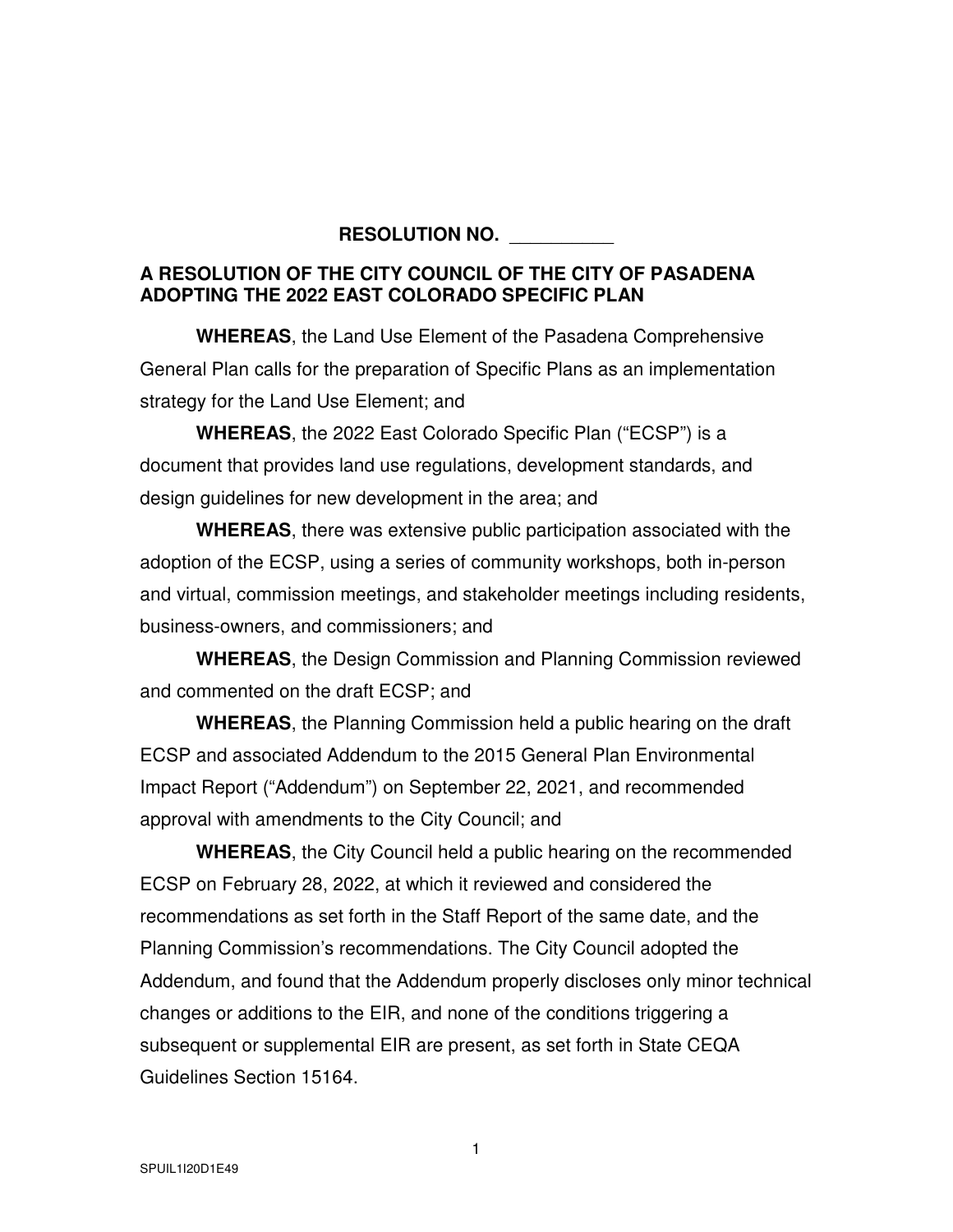# **NOW, THEREFORE, THE CITY COUNCIL OF THE CITY OF PASADENA RESOLVES AS FOLLOWS:**

- 1. The City Council finds that the ECSP is consistent with the policies of the City's General Plan and the purposes of Title 17 of the Municipal Code, and adopts the Findings attached hereto and incorporated herein by this reference.
- 2. The City Council adopts the ECSP, as attached to the Staff Report.
- 3. For decision makers required to make General Plan consistency findings, the decision maker shall also be required to make findings of consistency with the ECSP for projects in the ECSP area.

|        | Adopted at the              | meeting of the City Council on the |
|--------|-----------------------------|------------------------------------|
| day of | 2022 by the following vote: |                                    |

AYES:

NOES:

ABSENT:

ABSTAIN:

\_\_\_\_\_\_\_\_\_\_\_\_\_\_\_\_\_\_\_\_\_\_\_\_\_\_\_\_\_\_\_\_\_ MARK JOMSKY, CMC, City Clerk

Approved as to form:

/s/ Theresa Fuentes Theresa E. Fuentes Assistant City Attorney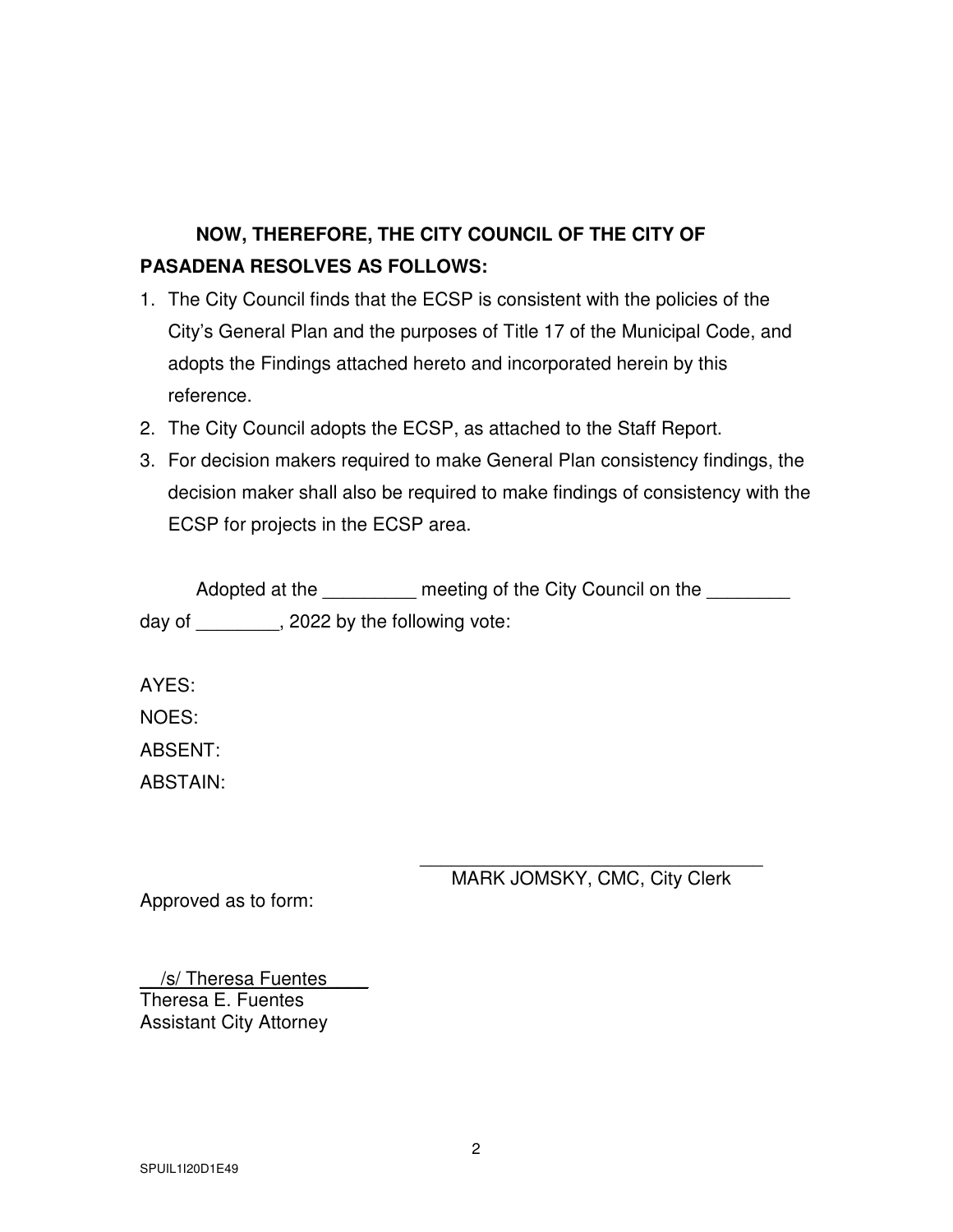## FINDINGS FOR ADOPTION OF A SPECIFIC PLAN

*The City Council may adopt a Specific Plan only if it finds that the proposed plan is in conformance with the goals, policies, and objectives of the General Plan and other adopted goals and policies of the City.* 

The Recommended ECSP is consistent with the goals, policies, and objectives of the General Plan as follows:

## *Land Use Element*

- *Goal 1. Sustainable Growth. Sustainable growth and change in orderly and well-planned developments within targeted areas that allow for higher density development in an urban core setting and in close proximity to transit that provides for the needs of existing and future residents and businesses, ensures the effective provision of public services, and makes efficient use of land, energy, and infrastructure.* 
	- o *Policy 1.1 (Basic Growth Policy). Accommodate growth that is consistent with community values and that complements the scale and character of Pasadena's unique residential neighborhoods, business districts, and open spaces.*
	- o *Policy 1.2 (Targeted Growth). Target growth and new construction in infill areas and away from Pasadena's residential neighborhoods and open spaces by redeveloping underutilized and industrial properties, especially within the Central District, Transit Villages, Neighborhood Villages, and along selected corridors.*

The recommended East Colorado Specific Plan Update ("Recommended ECSP") implements the land uses, densities, and intensities established in the General Plan Land Use map, which represents community values and the anticipated scale and character of Pasadena's neighborhoods. By introducing new land uses such as housing and more flexibility of commercial uses, the Recommended ECSP targets growth and new construction along the East Colorado corridor, which contains underutilized properties that can serve as infill sites, as well as the areas surrounding the Metro L (Gold) Line Allen Station, which will foster transit-oriented development.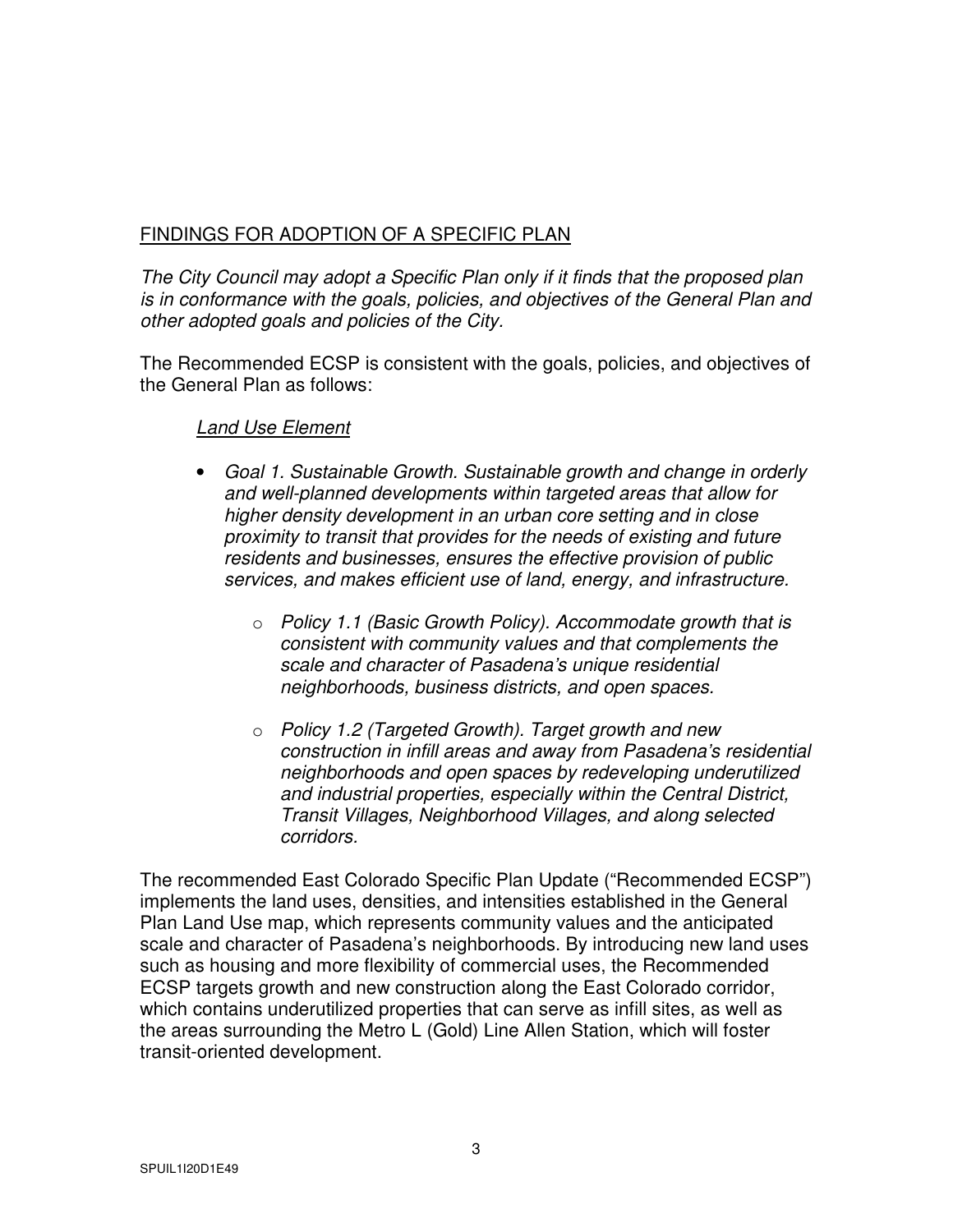- *Goal 2. Land Use Diversity. A mix of land uses meeting the diverse needs of Pasadena's residents and businesses, fostering improved housing conditions, offering a variety of employment and recreation opportunities, and supporting a healthy population while protecting the environment.* 
	- o *Policy 2.1 (Housing Choices). Provide opportunities for a full range of housing types, densities, locations, and affordability levels to address the community's fair share of regional, senior, and workforce housing needs and provide a strong customer base sustaining the economic vitality of Pasadena's commercial land uses. The types, densities, and location of housing shall be determined by the Land Use Diagram and reflect the projected needs specified in the Housing Element.*
	- o *Policy 2.2 (Senior Housing). Encourage the development of senior housing that has access to commercial services, health care facilities, community facilities, and public transit.*
	- o *Policy 2.3 (Commercial Businesses). Designate sufficient land to enable a broad range of viable commercial uses in Pasadena's Central District, Transit and Neighborhood Villages, and commercial corridors. These uses will serve both local and regional needs, reducing the need for residents to travel to adjoining communities, capturing a greater share of local spending, and offering a diversity of employment opportunities.*
	- o *Policy 2.4 (Job Choices). Provide opportunities for the development of a broad range of land uses that offer job opportunities for Pasadena's residents, including professional and creative office, institutional and research and development (R&D) flex space.*
	- o *Policy 2.5 (Mixed Use). Create opportunities for development projects that mix housing with commercial uses to enable Pasadena's residents to live close to businesses and employment, increasing non-auto travel, and interact socially.*
	- o *Policy 2.6 (Transit-Related Land Uses). Promote the development of uses that support and capture the economic value induced by the presence of transit corridors and stations.*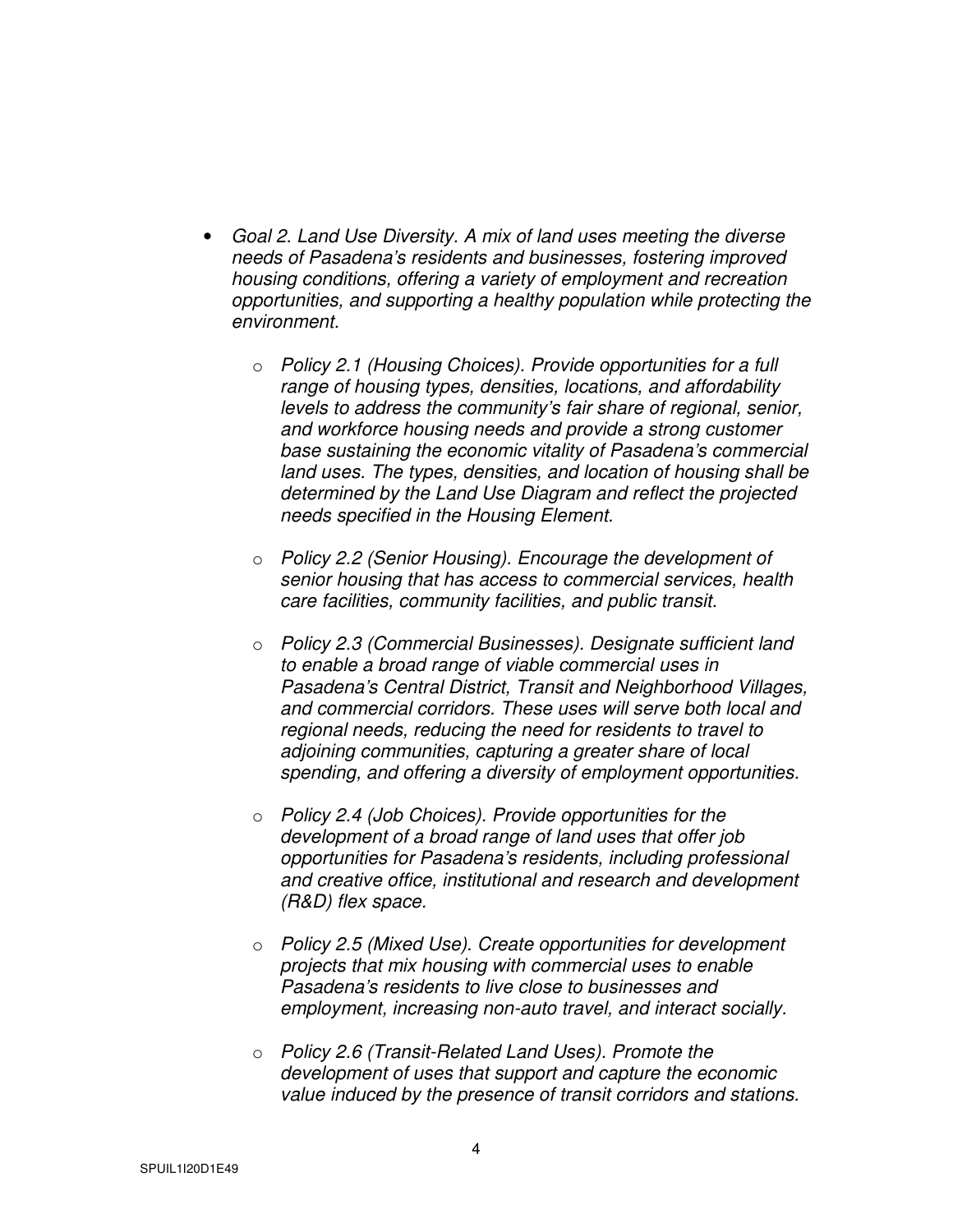o *Policy 2.8 (Equitable Distribution of Community Devices and Amenities). Ensure that parks and recreation facilities, community services, and amenities are equitably distributed and accessible throughout the City.* 

The Recommended ECSP introduces a mixed-use zoning district along the East Colorado corridor and in the area surrounding the Metro L (Gold) Line Allen Station, which by allowing housing as well as commercial and other uses, creates new housing options that are not available today. The Recommended ECSP also maintains an existing lower density multi-family residential district along Allen Avenue... Senior Housing and Residential Care facilities are also permitted uses in various districts throughout the Plan and this will aid in providing a mix of housing types for the plan area. An updated set of land uses in the mixed-use zones and revised parking standards for smaller businesses create more flexibility for new commercial businesses to be established, and in turn more job opportunities for local residents. Finally, the Recommended ECSP includes updated and more robust open space requirements, including requirements for Publicly Accessible Open Space for larger development projects, which would create equitably distributed open space amenities for the surrounding neighborhoods. Publicly Accessible Open Space standards include minimum dimensions, access requirements, landscaping, tree planting, and other requirements intended to create quality community gathering places.

- *Goal 3. Compatible Land Uses. A mix and distribution of land uses characterized by their compatibility.* 
	- o *Policy 3.1 (High-Impact Uses). Avoid the concentration of uses and facilities in any neighborhood or district where their intensities, operations, and/or traffic could adversely impact the character, safety, health, and quality of life.*
	- o *Policy 3.2 (Care Facilities). Allow for the development of senior daycare facilities, assisted living facilities, hospice, child care, and other care facilities where they can be located, designed, and managed to ensure compatibility with and the safety of adjoining uses, consistent with adopted specific plans, Community Places policies and in accordance with state legislation.*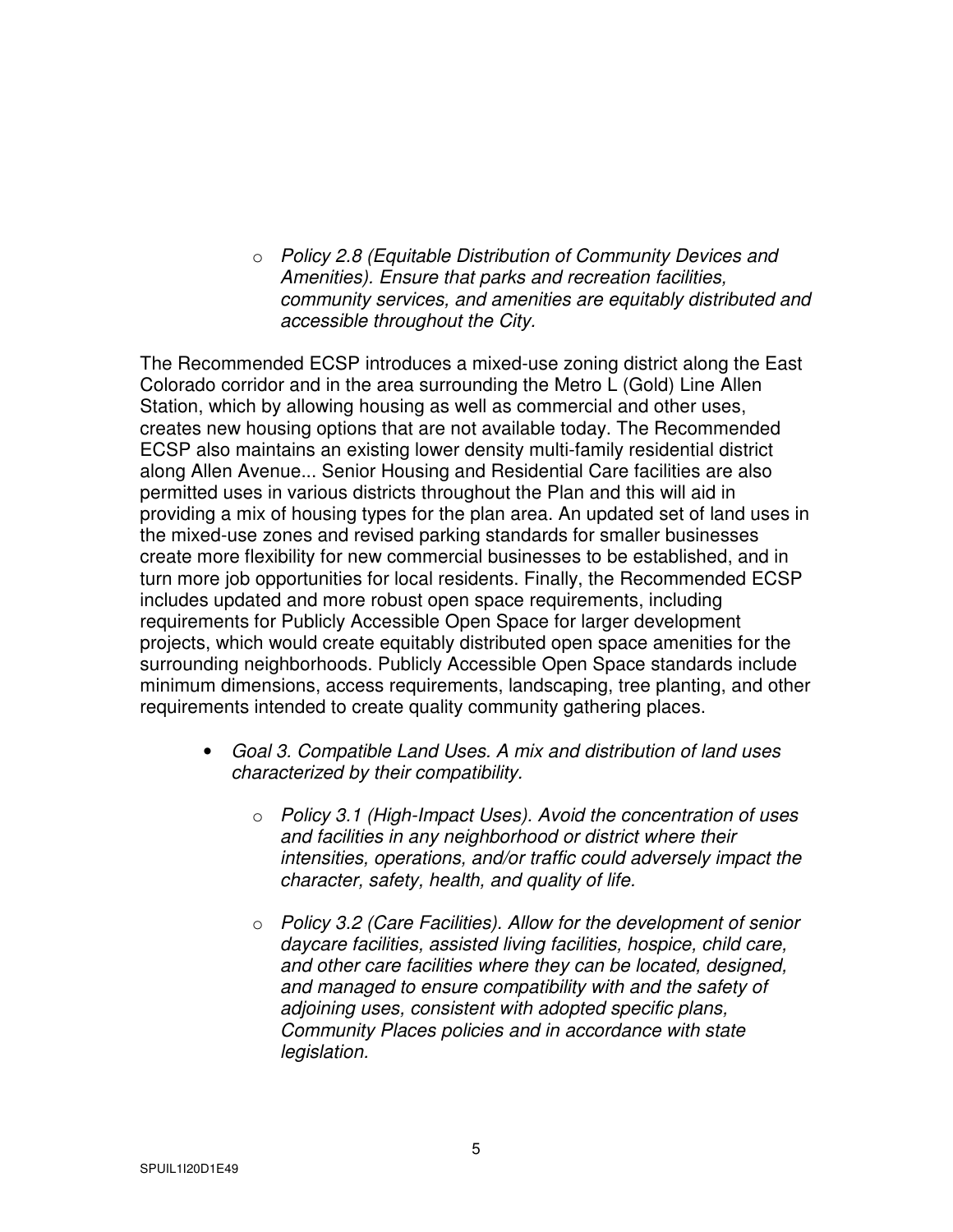- o *Policy 3.3 (Assembly Facilities). Require that assembly facilities for social, cultural, educational, and religious organizations be located, designed, and managed to ensure compatibility and avoid traffic, noise, and other negative impacts with adjoining uses.*
- o *Policy 3.6 (Non-Conforming Uses). Encourage the replacement of non-conforming uses to achieve groupings of compatible uses that conform to the current zoning standards.*
- o *Policy 3.7 (Alcohol and Drug Abuse). Reduce the impact of alcohol and other drug related problems through the regulation and monitoring of establishments that sell alcohol and drugs. Develop regulations for the location and management of alcohol and drug related care facilities. Ensure compatibility with and the safety of adjoining uses, in accordance with state legislation.*

The Recommended ECSP focuses new growth in key segments of the East Colorado corridor, ranging in densities from 32 to 87 dwelling units per acre. This allows new housing and catalytic development in areas that can accommodate growth, while limiting the intensity of development along the Eastern Corridor to create more sensitive transitions to existing neighborhoods and maintain quality of life. The Recommended ECSP allows Residential Care facilities as well as a variety of public assembly and cultural institution uses in various districts within the Plan area. The development standards as well as density and intensity regulations in the Plan encourage redevelopment of existing, potentially nonconforming uses, and land uses that include alcohol sales will continue to be carefully regulated through the Conditional Use Permit process.

- *Goal 4. Elements Contributing to Urban Form. A safe, well-designed, accessible City with a diversity of uses and forms* 
	- o *Policy 4.1 (Sustainable Urban Form). Provide an overall pattern of land uses and densities that encourages sustainable development; offers convenient alternatives to auto travel; ensures compatibility among uses; enhances livability and public health; sustains economic vitality; and reduces air pollution, greenhouse gas emissions, and energy consumption.*
	- o *Policy 4.2 (A Diversity of Places). Maintain and enhance the City's urban form with distinct, compact, and walkable areas with*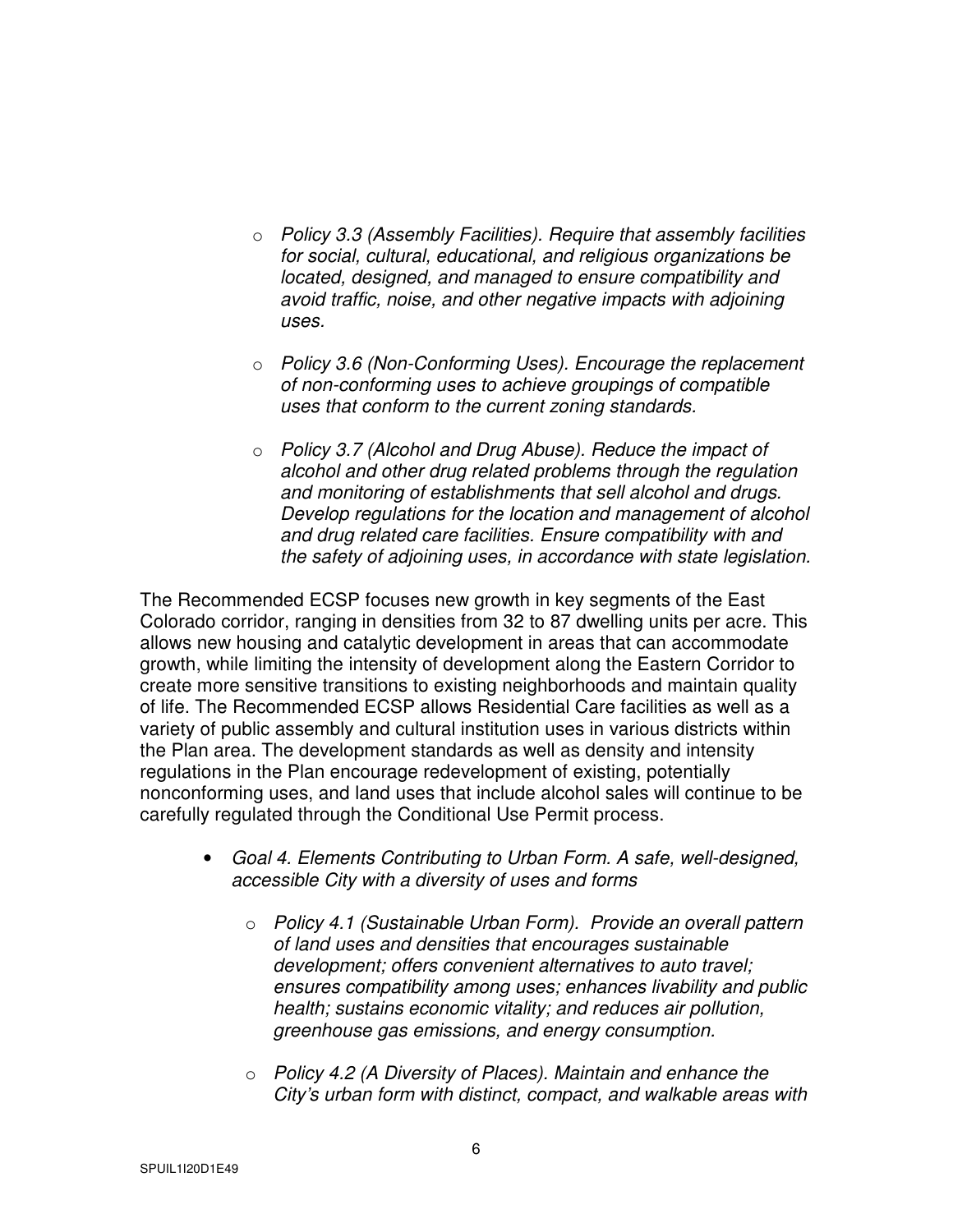*a diversity of uses, densities, and characters. Offer choices for living, working, shopping, and recreation consistent with community values, needs, and demographics.* 

- o *Policy 4.4 (Transit Villages). Accommodate and intensify a mix of local and regional commercial, residential, and public uses close to the metro Gold Line stations. Design these areas to accommodate safe and convenient walking, bicycling, and transit use. Include gathering places and amenities to enhance their quality and livability.*
- o *Policy 4.5 (Transit Villages in Context). Differentiate the mix of development intensities of the Transit Villages to reflect their setting, with the highest intensities at Fillmore, Del Mar, Memorial Park and Lake Metro Gold Line stations, moderate intensities at Sierra Madre Villa station and lowest intensities at the Allen Avenue station.*
- o *Policy 4.6 (Neighborhood Villages). Support neighborhoods through the intensification of development at major intersections to serve as centers of neighborhood identity and activity. Encourage the clustering of community-oriented commercial services, housing, and community gathering places with pedestrian-oriented amenities that are accessible and walkable.*
- o *Policy 4.7 (Strengthen Major Corridors). Encourage the economic improvement of underused parcels along Pasadena's corridors by clustering more intense uses at major intersections and lower intensity mixed-use or commercial development between major intersections.*
- o *Policy 4.10 (Architecture that Enhances). Locate and design buildings to relate to and frame major public streets, open spaces, and cityscape. New development at intersections should consider any number of corner treatments, and should balance safety and accessibility concerns with the vision of the area and the need for buildings to engage the street and create a distinct urban edge.*
- o *Policy 4.11 (Development that is Compatible). Require that development demonstrates a contextual relationship with*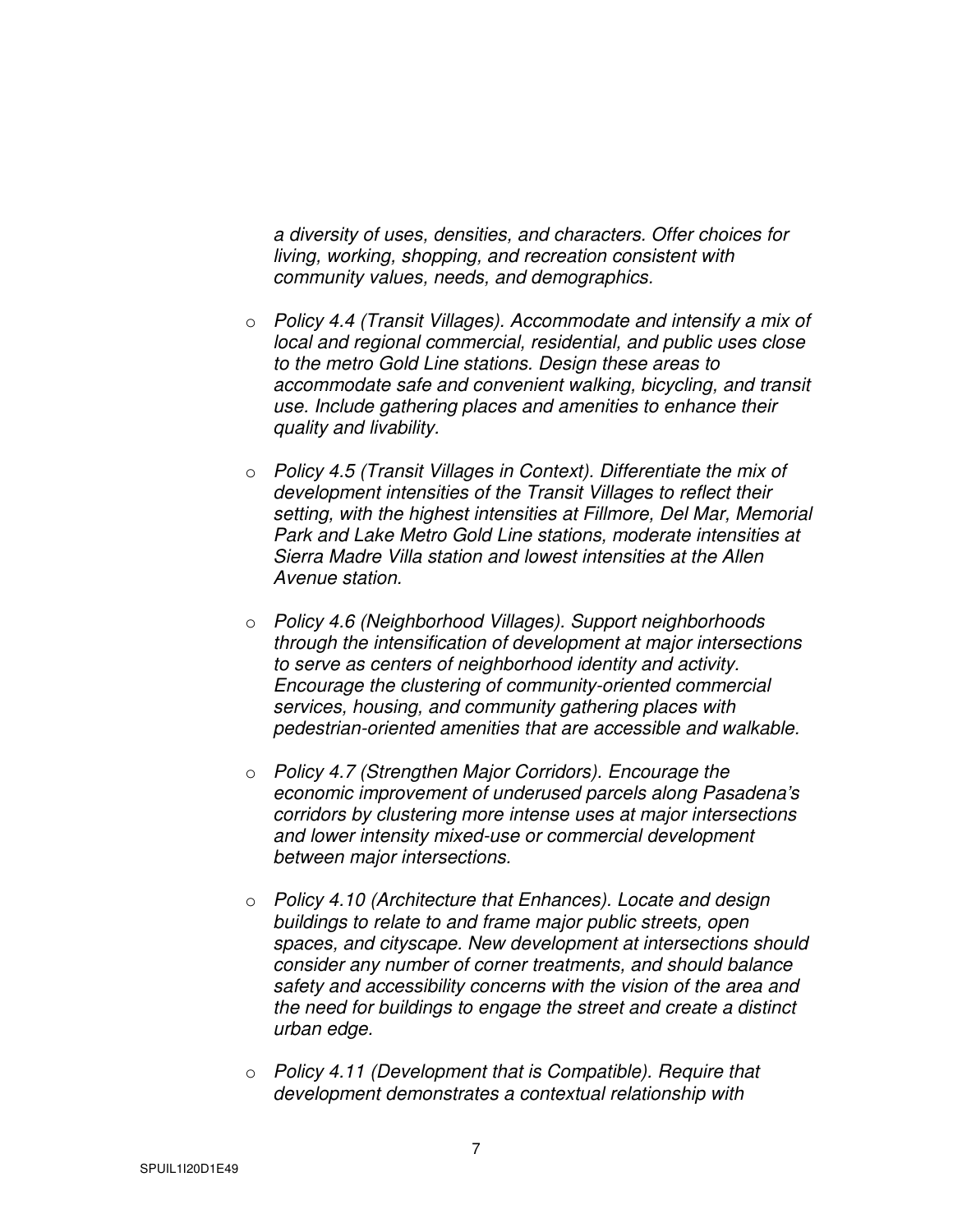*neighboring structures and sites addressing such elements as building scale, massing, orientation, setbacks, buffering, the arrangement of shared and private open spaces, visibility, privacy, automobile and truck access, impacts of noise and lighting, landscape quality, infrastructure, and aesthetics.* 

o *Policy 4.12 (Transitions in Scale). Require that the scale and massing of new development in higher-density centers and corridors provide appropriate transitions in building height and bulk and are sensitive to the physical and visual character of adjoining lower-density neighborhoods.* 

The Recommended ECSP includes numerous new development standards, including minimum sidewalk widths, setbacks, building stepbacks, massing, ground floor design, and façade modulation which are intended to support walkable, mixed-use neighborhoods that reduce the need to drive, enhance urban design, and achieve appropriate transitions in scale to ensure that new development is compatible. The proposed zoning districts in the Recommended ECSP expand the types of allowed land uses, thereby creating a diversity of places. The Recommended ECSP promotes thoughtful growth along key segments of the East Colorado corridor, particularly near Pasadena City College and the Metro L (Gold) Line Allen Station, by creating a set of community oriented commercial services, housing, and community gathering places that are walkable and accessible from nearby neighborhoods. In particular, new Publicly Accessible Open Space requirements for new commercial uses of a certain size seek to contribute to a sense of place by establishing plazas and paseos at key locations. Pasadena has a history of providing quality outdoor spaces, particularly in the Central District, and this will be expanded into the plan area.

- *Goal 5. Pedestrian-Oriented Places. Development that contributes to pedestrian vitality and facilitates bicycle use in the Central District, Transit Villages, Neighborhood Villages, and community corridors.* 
	- o *Policy 5.1 (Walkable City). Maintain and improve sidewalks and pedestrian paths in Pasadena's neighborhoods and business districts by incorporating street trees, landscaping, and pedestrian-oriented amenities.*
	- o *Policy 5.2 (Pedestrian-Oriented Development). Require buildings in the Central District, Transit Villages, Neighborhood Villages, and along corridors specified by the adopted specific plans to be*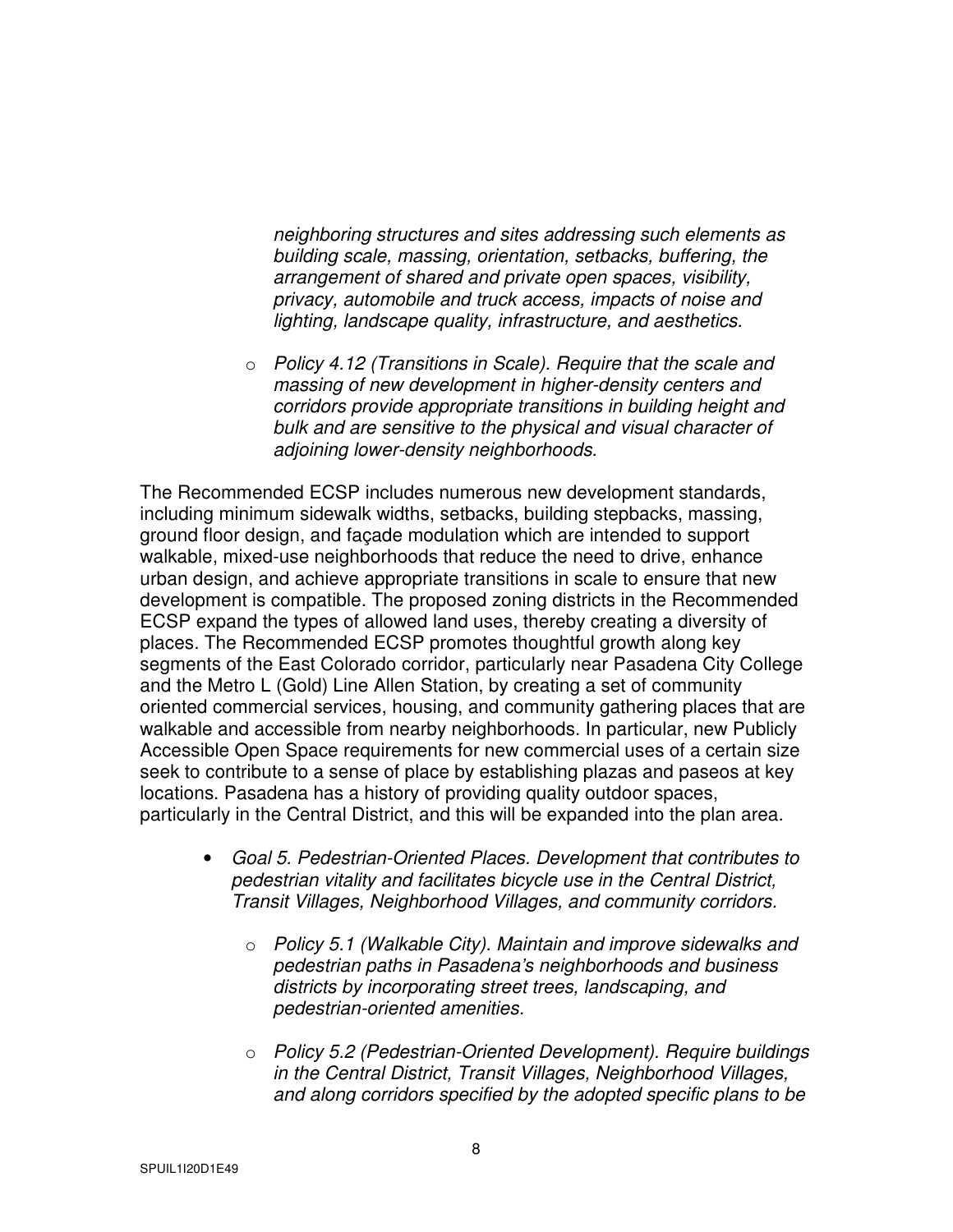*located along the street/sidewalk and designed to promote pedestrian activity. This can be accomplished by incorporating transparent facades, small plazas, and dining areas; while locating parking to the rear or underground and placing primary entries on the street* 

- o *Policy 5.3 (Community Greenways). Improve Pasadena's public sidewalks as "greenway" corridors with extensive tree canopies, connecting its neighborhoods, Transit Villages, Neighborhood Villages, neighborhoods, parks, schools, and open spaces.*
- o *Policy 5.4 (Community Connectivity). Improve corridors crossing the 210 Freeway to accommodate safe and convenient walking and bicycling with landscape, trees, street furniture, and other amenities. This will improve the visual and physical connectivity of neighborhoods to the north and south. Consider the feasibility for constructing a landscaped deck over the freeway as an open space amenity and as a means of improving the connections between neighborhoods on either side of the 210 freeway.*
- o *Policy 5.7 (Pedestrian Connections). Support and enhance the pedestrian experience along public and private pedestrian passages, pathways, courtyards, paseos, alleys, and public walkways with increased connectivity and infrastructure, as well as businesses located along these pedestrian corridors.*

The Recommended ECSP includes new requirements for minimum sidewalk widths, minimum parkway size and frequency, minimum tree well and tree size, active ground floor uses, ground floor design, street wall minimums, and transparency requirements. The Recommended ECSP also includes requirements for publicly accessible open space, with specific guidance on implementing these requirements to create a network of paseo connections in the Mid-City Subarea, as well as policies and implementation actions aimed at improving safety and the convenience of walking. All of these elements are designed to work together to make the Recommended ECSP area more pedestrian-oriented by encouraging well-designed and engaging ground floors of buildings and comfortable, shaded sidewalks.

• *Goal 6. Sense of Place and History. Require new development and changes to existing development to be located and designed to respect the defining elements of Pasadena's character and history*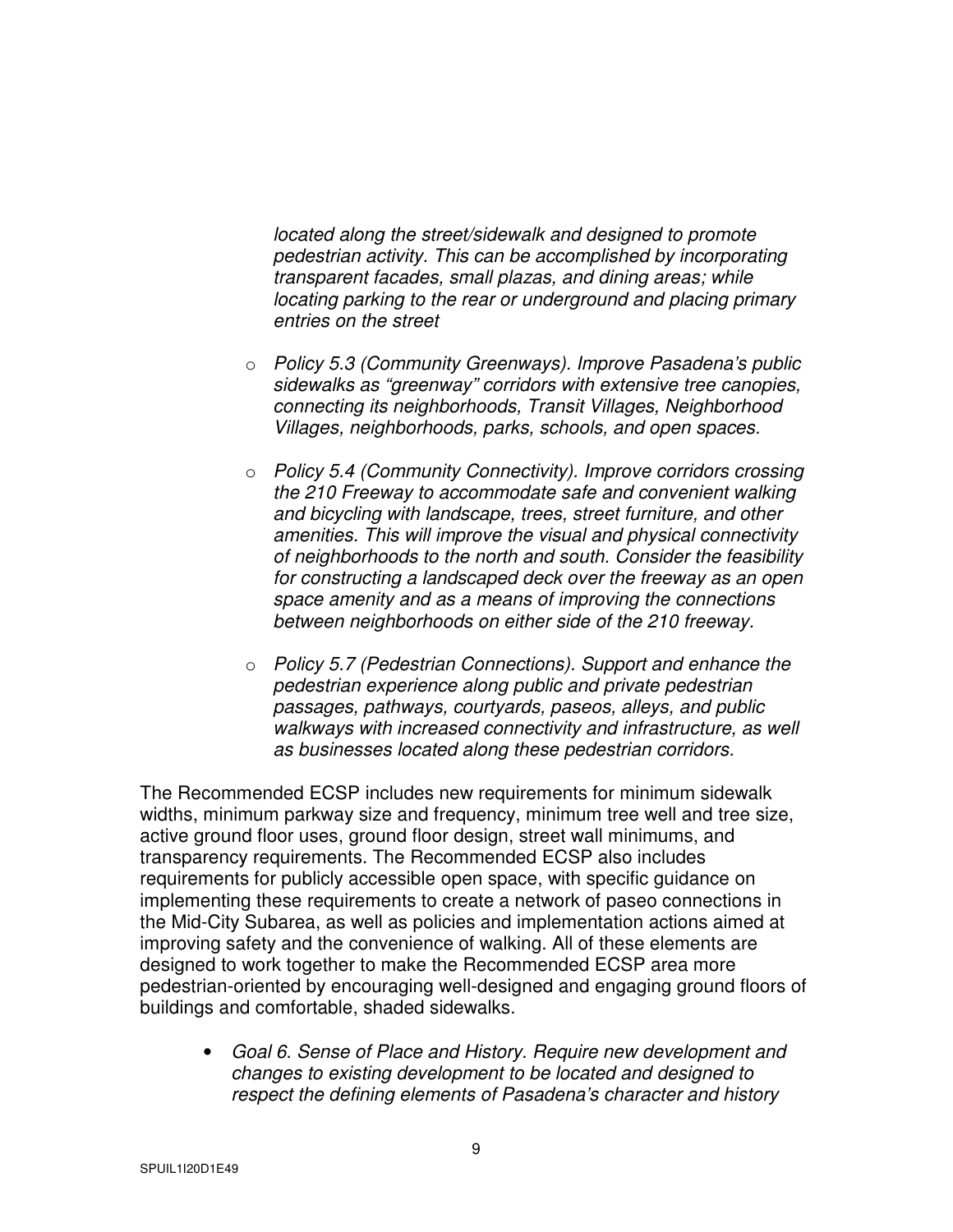*such as its grid street pattern, block scale, public realm, courtyards, paseos, alleys, neighborhoods and districts, building massing and heights, significant architecture, and relationship to the mountains and Arroyo Seco.* 

- o *Policy 6.1 (Sense of Place and History). Require new development and changes to existing development to be located and designed to respect the defining elements of Pasadena's character and history such as its grid street pattern, block scale, public realm, courtyards, paseos, alleys, neighborhoods and districts, building massing and heights, significant architecture, and relationship to the mountains and Arroyo Seco.*
- o *Policy 6.2 (Established Neighborhoods). Preserve, protect, and enhance established residential neighborhoods by providing appropriate transitions between these and adjoining areas. Require new development to complement and respond to the existing physical characteristics that contribute to the overall character and livability of the neighborhood.*
- o *Policy 6.3 (Form-Based Code). Establish standards regulating the form and scale of development to assure that new construction is sensitive to the massing, scale, architectural character, landscape design, and relationships to street frontages of existing uses.*
- o *Policy 6.5 (Public Art). Integrate public art in private projects and in public spaces, including streetscapes, parks, and civic spaces.*

The Recommended ECSP includes goals and policies supporting contextappropriate development that is sensitive to historic properties and encourages adaptive reuse of buildings to achieve preservation and rehabilitation of both designated and undesignated historic properties. Setback, stepback, and height standards in the Recommended ECSP provide sensitive transitions to established surrounding neighborhoods, and public art is encouraged through limitations on blank walls and policies and implementation measures aimed at encouraging public art. The development standards in the Recommended ECSP that regulate building form, massing, and design within the context of surrounding buildings and the public realm, are consistent with the definition of "Form-Based Code" established in the General Plan and will ensure that future development is contextually compatible with the existing setting.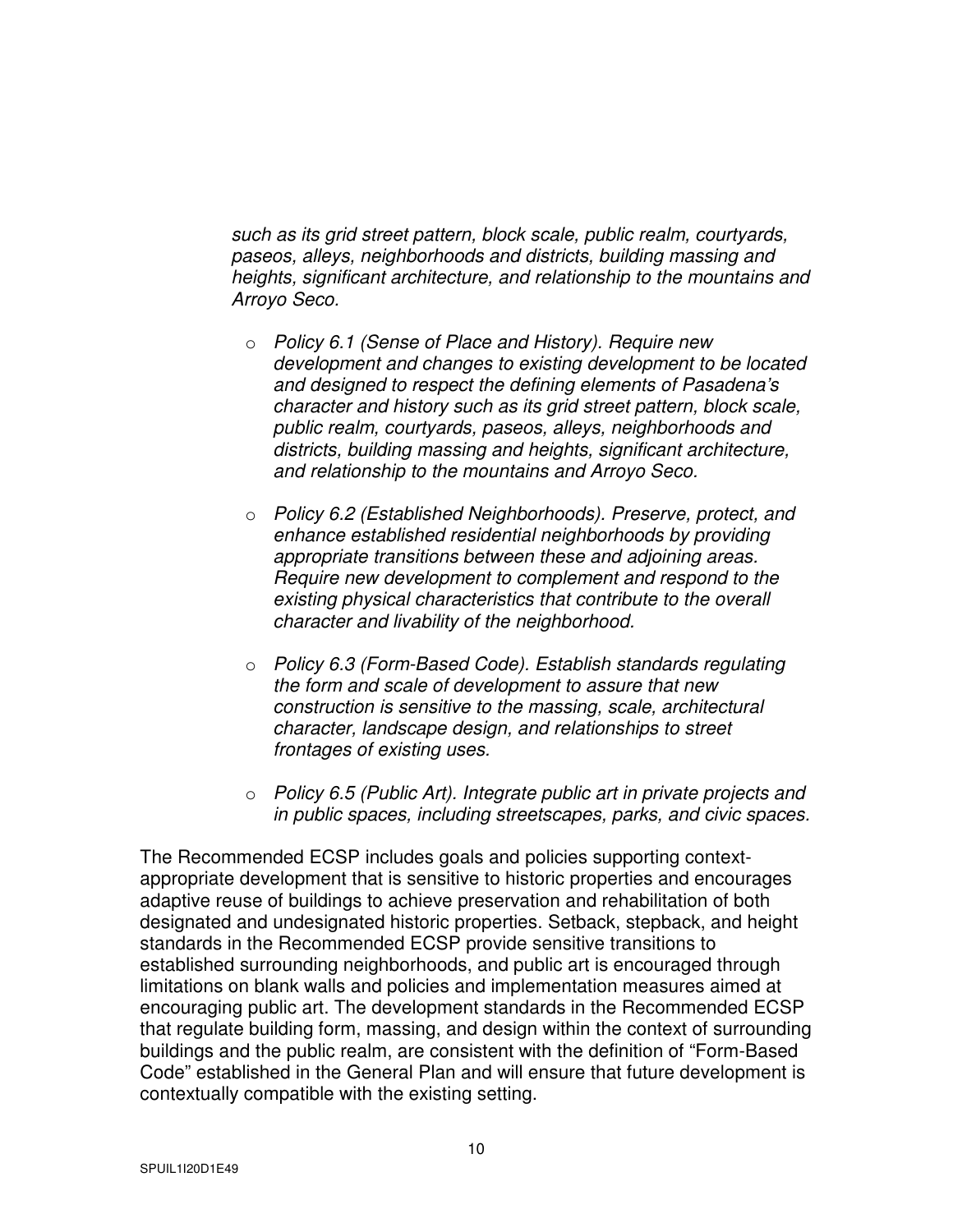- *Goal 7. Architectural Design and Quality. Encourage an architecturally distinguished city with a diversity of building styles. New development will recognize this by supporting a variety of materials, forms, and construction techniques while demonstrating contextual relationship to its surroundings through traditional physical concepts (orientation, scale, materials) and non-physical concepts (cultural, climactic, economic).* 
	- o *Policy 7.2 (Architectural Diversity & Creativity). Allow for the development of a diversity of buildings styles. Support innovative and creative design solutions to issues related to context and environmental sustainability.*

The Recommended ECSP includes development standards that were created with built-in flexibility measures, such as setback ranges, in order to encourage architectural creativity and allow for designs that respond well to their context.

- *Goal 8. Historic Preservation. Preservation and enhancement of Pasadena's cultural and historic buildings, landscapes, streets and districts as valued assets and important representations of its past and a source of community identity, and social, ecological, and economic vitality.* 
	- o *Policy 8.4 (Adaptive Reuse). Encourage sensitive adaptive reuse including continuing the historic use of historic resources to achieve their preservation, sensitive rehabilitation, and continued economic and environmental value*
	- o *Policy 8.5 (Scale and Character of New Construction in a Designated Landmark and Historic Districts). Promote an architecturally sensitive approach to new construction in Landmark and Historic districts. Demonstrate the proposed project's contextual relationship with land uses and patterns, spatial organization, visual relationships, cultural and historic values, and relationships in height, massing, modulation, and materials.*

The Recommended ECSP includes detailed new standards with diagrams that define an appropriate building envelope for new development that is adjacent to historic resources. These standards are intended to allow redevelopment that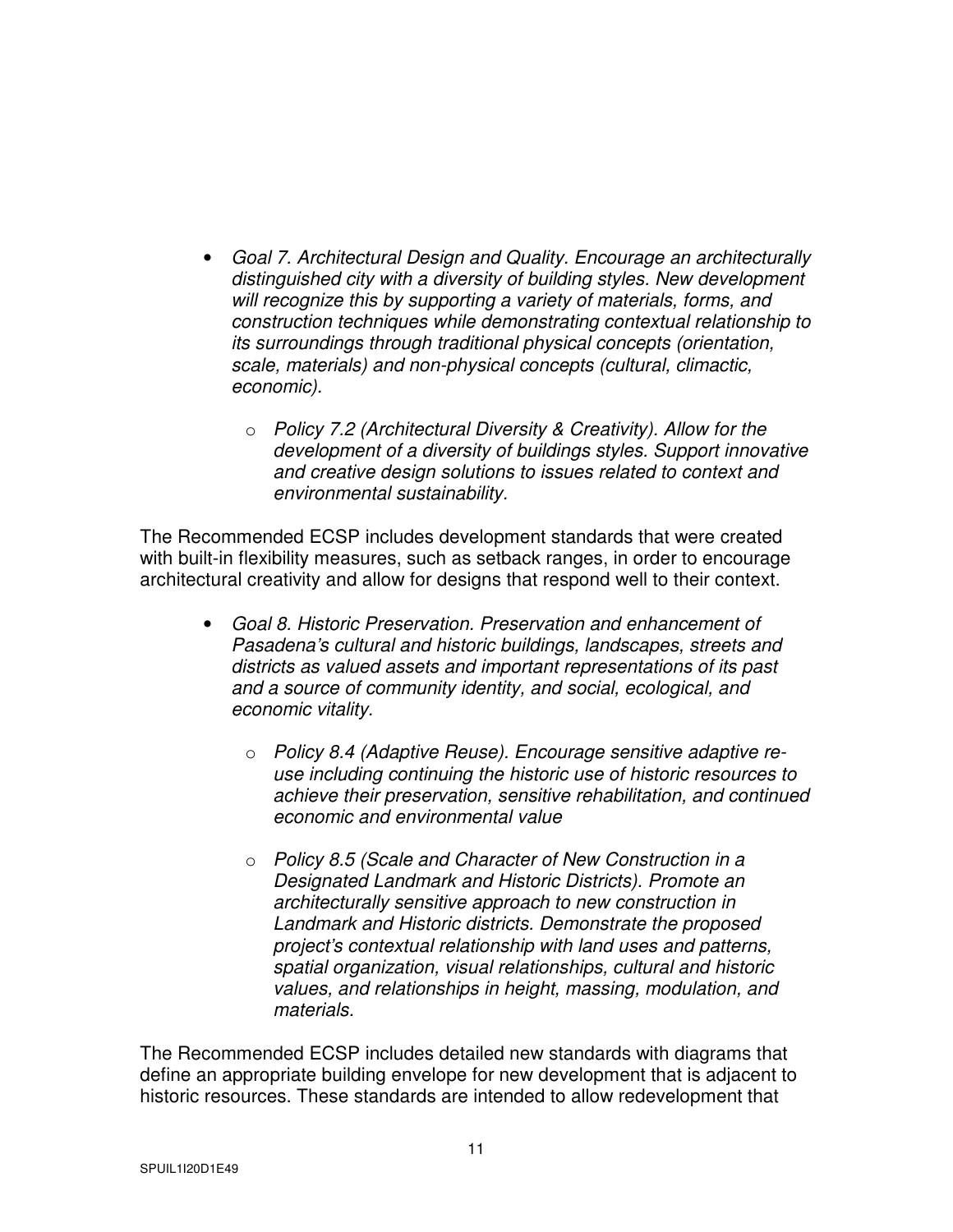respects and enhances historic resources in the vicinity. Reductions in parking requirements for certain commercial uses up to a certain size also encourages adaptive reuse by not requiring the construction of new parking.

- *Goal 10. City Sustained and Renewed. Development and infrastructure practices that sustain natural environmental resources for the use of future generations and, at the same time, contribute to the reduction of greenhouse gas emissions and impacts on climate change.* 
	- o *Policy 10.6. (Adaptive Reuse). Encourage adaptive reuse of structures, including non-historic structures, as a means of supporting environmental sustainability.*

The Recommended ECSP includes reductions in parking requirements for certain commercial uses up to a certain size, which encourages changes in use in existing buildings without the need to replace the buildings to accommodate additional parking. This allows adaptive reuse and investment into existing buildings.

- *Goal 11. Job Opportunities. Provide land use capacities that accommodate a diversity of job opportunities for Pasadena's residents.* 
	- o *Policy 11.1 (Business Expansion and Growth). Support the growth and success of businesses that create new job opportunities and productive and satisfying employment for Pasadena residents.*
	- o *Policy 11.3 (New and Complementary Businesses). Identify opportunity sites for expansion of successful Pasadena companies and attraction of new establishments that are complementary with Pasadena's Central District, neighborhood and transit villages, and commercial corridors.*
	- o *Policy 11.4 (Barriers). Reduce barriers to gainful employment such as lack of public transportation, training, job information, and childcare.*

The Recommended ECSP provides new flexibility in the types of commercial land uses allowed, which is intended to reduce barriers to new businesses and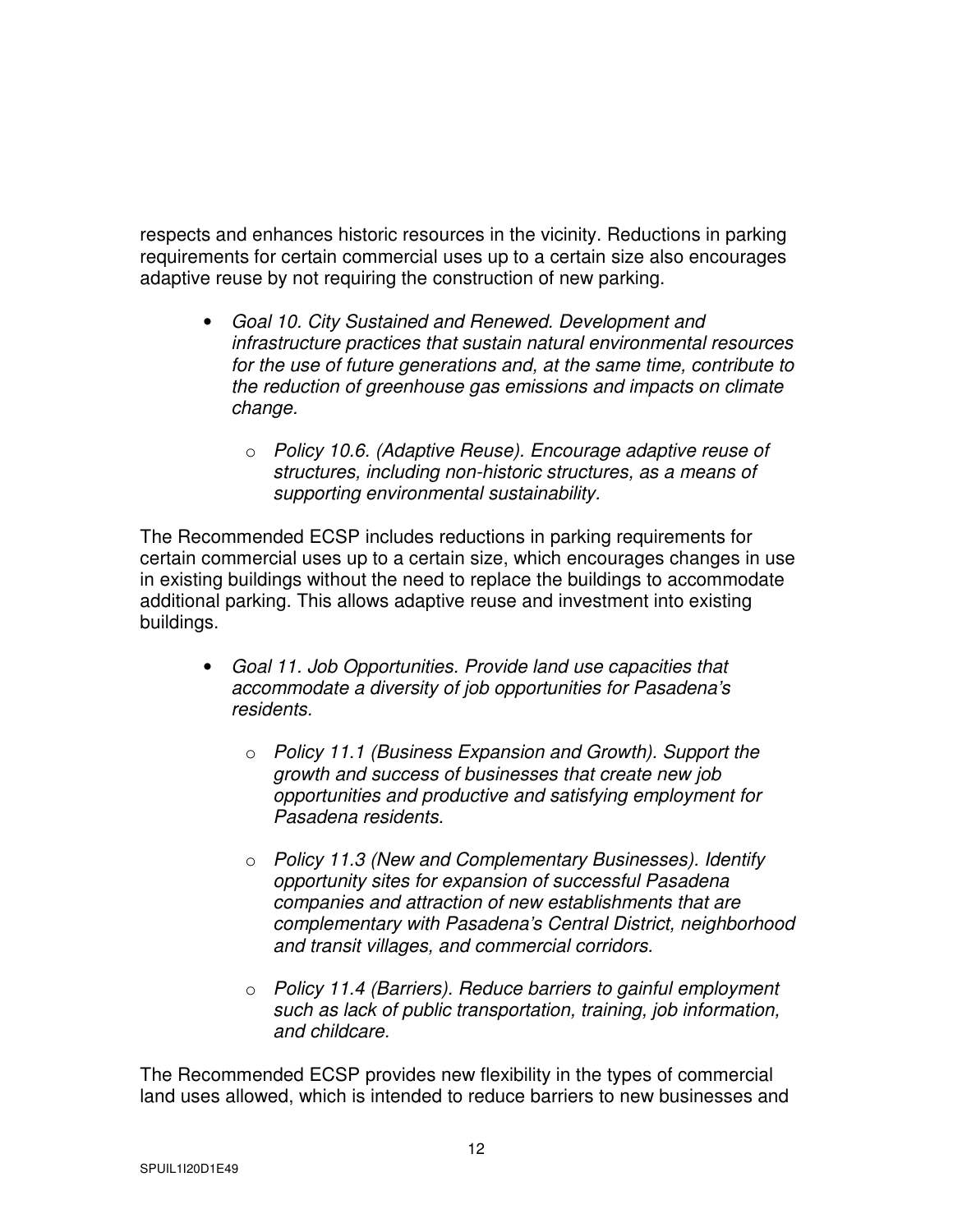job opportunities from locating in the plan area. Allowable floor area ratios have been calibrated to allow adequate building area relative to lot sizes, a process has been added for reducing open space requirements for research and development uses to encourage establishment of innovation businesses, and parking requirements have been reduced for certain commercial land uses up to a certain size. This flexibility is intended to make it easier for new businesses to be established that can provide quality job opportunities for nearby residents.

- *Goal 12. Shopping and Dining. Diversity of shopping opportunities enabling Pasadena's residents to acquire desired goods and services in the City, as well as attracting customers from surrounding communities.* 
	- o *Policy 12.1 (Vital Commercial Districts). Enhance commercial districts to create quality shopping and dining experiences.*
	- o *Policy 12.3 (Adequate Parking). Coordinate public/private parking improvements and policies to support local business.*
	- o *Policy 12.4 (Revitalization of Commercial Areas). Encourage the revitalization of commercial and industrial areas by attracting private investment.*
	- o *Policy 12.5 (Small Businesses). Encourage the retention and expansion of small businesses through incentives, by providing adequate infrastructure and street beautification. Promote locating of small businesses as integral to the identity of the neighborhood villages.*
	- o *Policy 12.6 (Local Businesses). Support the development of Pasadena-grown and based retail businesses as an alternative to national chain brands*

The Recommended ECSP encourages infill commercial development by expanding the types of land uses that are allowed in mixed-use zoning districts. This flexibility is intended to attract new private investment on underutilized parcels that typically contain surface parking. Parking requirements for certain commercial uses up to a certain size, such as restaurants and outdoor dining uses, have been reduced or eliminated to promote new dining experiences and economic vitality utilizing the existing parking supply to accommodate demand. This also reduces costs and barriers to entry for small and locally-owned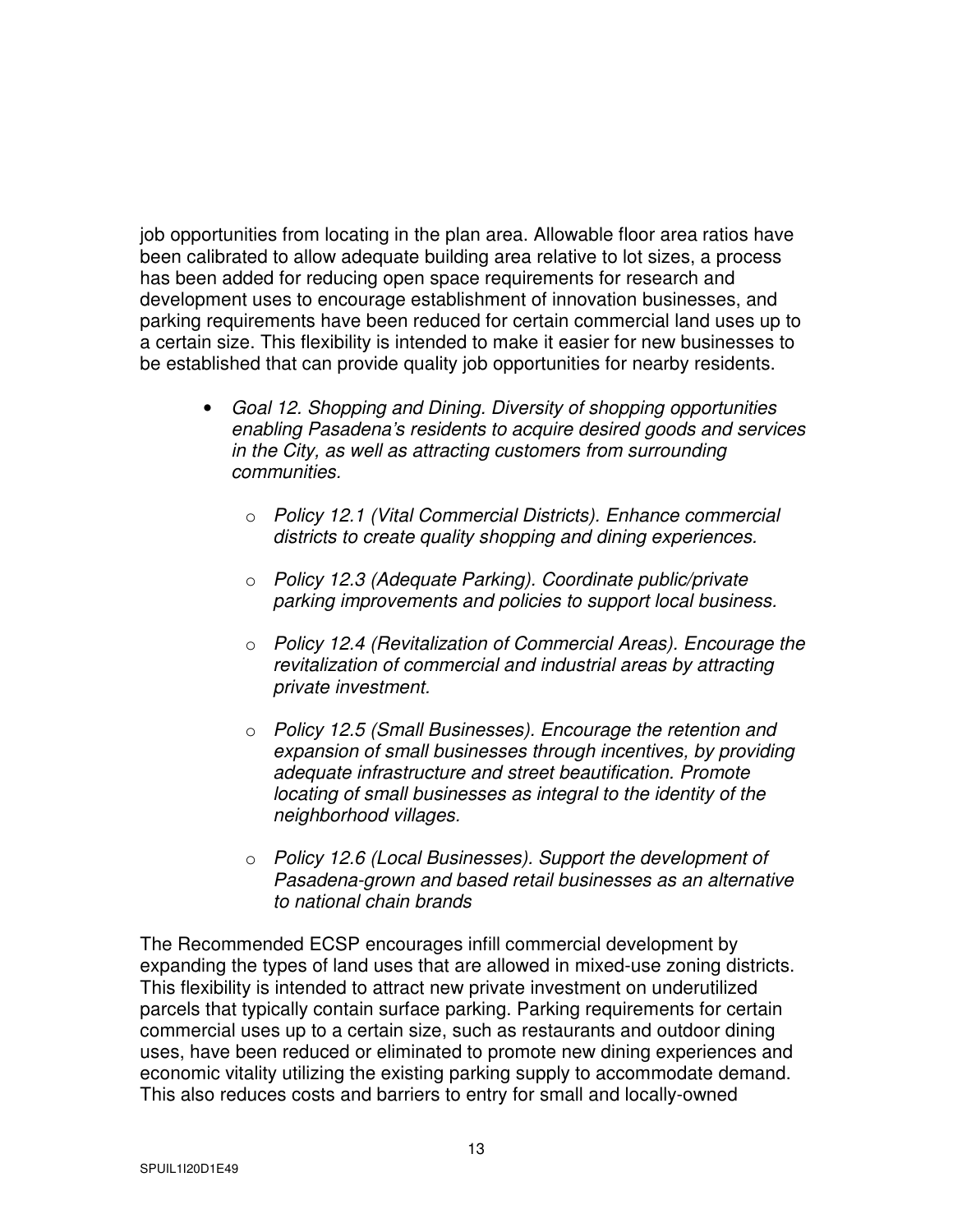businesses looking to locate in the plan area, and helps reduce the negative impacts of displacement and gentrification. Sidewalk width, parkway, ground floor transparency, and street tree requirements have also been included in the plan to beautify the street and help establish a more welcoming pedestrian environment.

- *Goal 13. Innovation. An environment fostering innovation and creativity enabling Pasadena to be on the "cutting-edge" of business development and jobs generation.* 
	- o *Policy 13.2 (Business Sectors). Strengthen Pasadena's technology and innovation sectors.*
	- o *Policy 13.3 (Adaptation to Evolving Market Demands). Advance policies and practices that encourage the creation and preservation of flexible commercial and light industrial space.*
	- o *Policy 13.4 (New Businesses). Create incentives for the development of laboratory and research and development businesses. Promote the spinoff of new businesses from existing institutions, such as The California Institute of Technology, Jet Propulsion Laboratory, Huntington Memorial Hospital, and others.*
	- o *Policy 13.5 (Creative/Innovation Employment Centers). Provide for the clustering of creative, research, and incubator/"start-up" industries. Leverage the intellectual capital of Pasadena's educational institutions creating distinct and cohesive centers offering new employment opportunities for its residents.*

The mixed-use zoning districts in the plan allow for the commercially-oriented land uses in this key area that have historically attracted businesses in the Eastern Corridor subarea, which containauto dealerships and other commercial uses. The Recommended ECSP recognizes the need for these types of businesses to serve the broader community and generate revenue for the City, while revising standards to improve the urban design of such uses and support pedestrian mobility. Additionally, in recognition of the ECSP area's proximity to Caltech and Pasadena City College, additional flexibility has been provided for research and development uses that would allow for reductions in open space subject to approval from the Design Commission. These land use regulations support businesses that would offer services and employment opportunities for residents in and around the plan area, as well as attract businesses to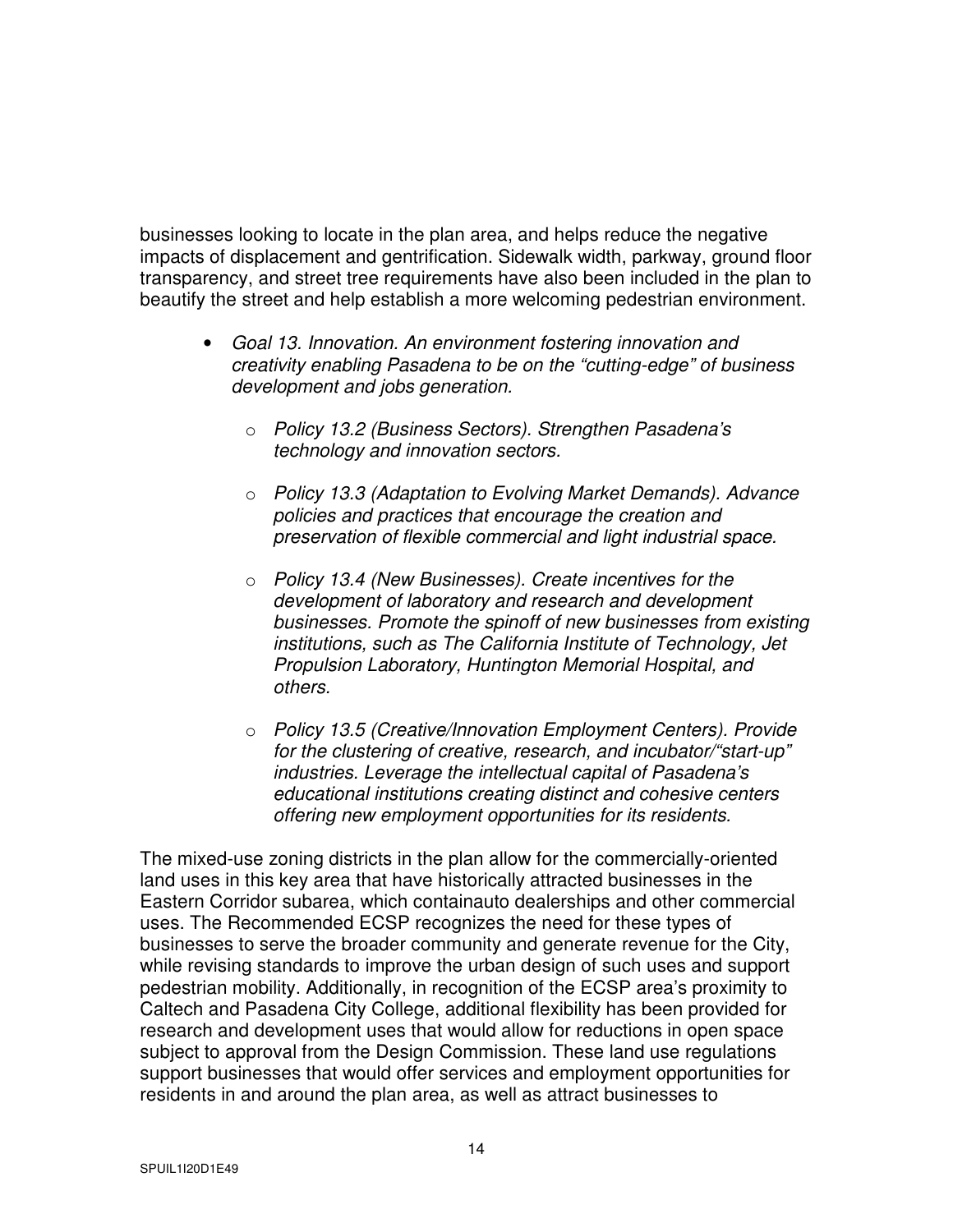surrounding areas that may support research and development, dining, retail, and service industries.

- *Goal 18. Land Use/Transportation Relationship. Pasadena will be a City where there are effective and convenient alternatives to using cars and the relationship of land use and transportation is acknowledged through transit-oriented development, multimodal design features, and pedestrian and bicycle amenities in coordination with and accordance with the Mobility Element.* 
	- o *Policy 18.1 (Development Mix and Densities). Accommodate the mix and density of land uses and urban form that induce walking, bicycling, and transit use as an alternative to the automobile, as specified by the Land Use Diagram.*
	- o *Policy 18.2 (Mobility). Correlate land use development intensities with adequate infrastructure improvements and transportation strategies to ensure mobility in all areas of Pasadena.*
	- o *Policy 18.3 (Modal Choices). Promote the development of infrastructure supporting walking, bicycling, and transit use and complete streets as specified by the Mobility Element.*
	- o *Policy 18.4 (Transit-Pedestrian Coordination). Implement physical improvements facilitating pedestrian access from development projects to the street, bus stops, and/or transit stations.*

The Recommended ECSP introduces new mixed-use zoning and appropriate density increases compared to what is allowed under existing regulations, along with a variety of commercial uses. The Recommended ECSP also introduces new development standards such as sidewalk minimums, parkway requirements, tree well size minimums, tree species recommendations, and ground floor use and design requirements. These changes would accommodate a mix of density and land uses that will promote walkability, complete streets and facilitate better access to bus stops along the corridor. The Recommended ECSP also includes policies that would support future improvements to the street right-of-way, particularly along Allen Avenue, consistent with goals and policies expressed in the General Plan Mobility Element.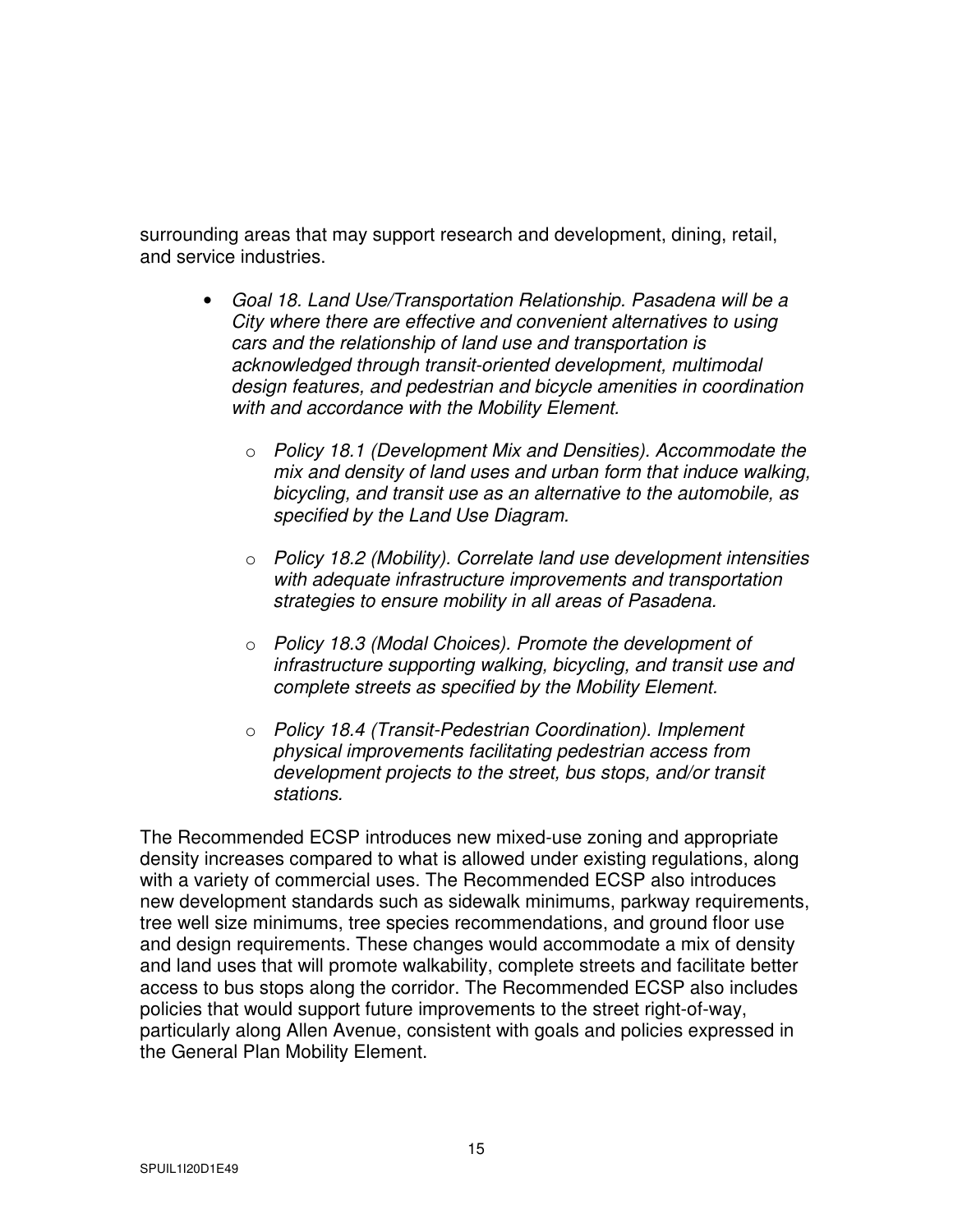- *Goal 19. Parking Availability. The supply of parking will reflect Pasadena's objective to protect residential neighborhoods; create a vital, healthy, and sustainable economy; establish Pasadena as a leader in environmental stewardship; encourage physical activity and a commitment to health and wellness; and encourage walking, biking, and transit. The supply of parking in an area will also reflect the type, mix, and density of uses; the availability of shared facilities; and the proximity to transit.* 
	- o *Policy 19.1 (Parking Standards). Establish, periodically review, and adjust as necessary parking standards to ensure an adequate supply of parking commensurate with the vision, uses, densities, availability of alternative modes, and proximity to transit stations in the area.*
	- o *Policy 19.3 (Parking Management). Manage parking to reduce the amount of land devoted to frequently vacant parking lots through parking management tools.*
	- o *Policy 19.4 (Park Once). Provide the opportunity for residents, patrons and visitors to park once and visit many destinations in the Central District, Transit Villages, and Neighborhood Villages through centrally located shared parking while providing additional flexibility for businesses to provide parking off-site or participate in other alternative parking funding mechanisms.*
	- o *Policy 19.5 (Bicycle Parking). Accommodate the development of bicycle parking centers in the Central District, Transit Villages, and Neighborhood Villages and require larger development projects to incorporate secured and convenient bicycle parking facilities.*
	- o *Policy 19.6 (Unbundled Parking). Encourage practices that separate the cost of parking from commercial lease rates, the costs of housing, and – where feasible – the price of goods and services to ensure that non-car owners do not pay for parking they do not need and help people weigh the true cost of driving in lieu of transit.*

The Recommended ECSP includes key updates to parking requirements that are intended to ensure an adequate supply of parking commensurate with the goals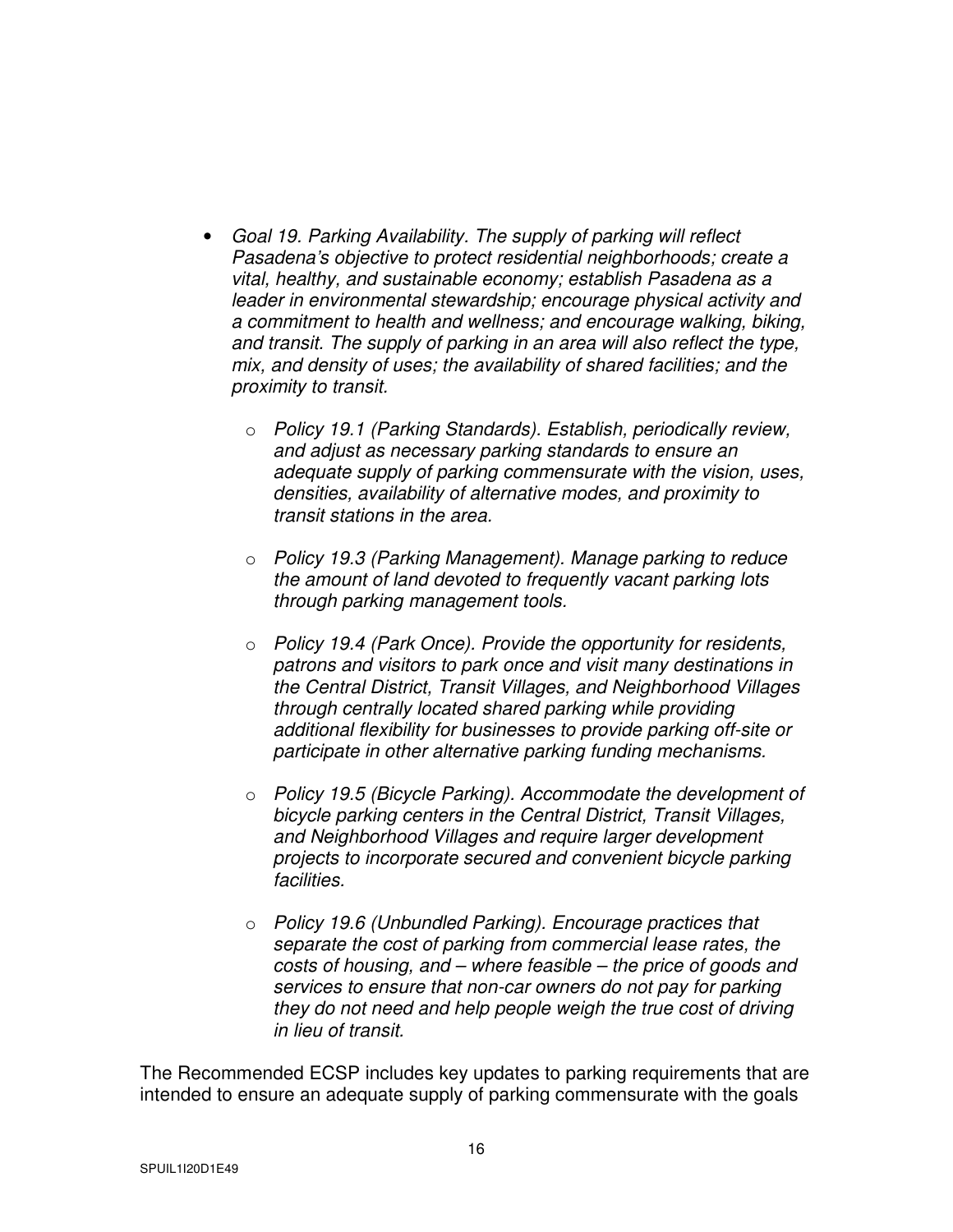and vision of the plan area. This includes reducing parking requirements for all properties within a half-mile of the Metro L (Gold) Line Allen Station, eliminating parking requirements for most commercial uses up to 5,000 square feet and for outdoor dining up to 500 square feet per tenant, and setting parking requirements for residential uses based on the number of bedrooms rather than size of units. Bicycle parking remains a requirement for new uses, and shared parking remains an option for multiple uses that meet zoning code requirements. Finally, the Recommended ECSP requires unbundling of parking for any building with new residential units.

- *Goal 20. Information and Participation. All Pasadena communities will be uniformly aware and participate in land use planning, entitlement processes, and decision-making processes through the communication of clear and understandable information and engagement opportunities.* 
	- o *Policy 20.1 (Neighborhood Meetings). Encourage broad representation and community participation at all steps of the planning process.*
	- o *Policy 20.2 (Brochures and Notices). . Provide notices and information regarding the review and entitlement process for proposed development projects enabling the public to provide input in decision-making. Ensure supporting documents, such as staff reports dealing with land use matters, are easily accessible on the City website and are provided in a timely manner.*
	- o *Policy 20.4 (Neighborhood Connections). Utilize the Neighborhood Connections office to send notices of neighborhood meetings and public hearings to neighborhood associations within a reasonable radius of a proposed project and to the Pasadena Neighborhood Coalition.*
	- o *Policy 20.5 (Public Discussion). Increase public discussion through the use of new technology, providing multiple locations, times, communication avenues for public involvement and discussion of long range planning initiatives.*

The Recommended ECSP is the result of an extensive three-year planning and public outreach process. Throughout this process, the Planning Department solicited input from residents, business and property owners, community leaders,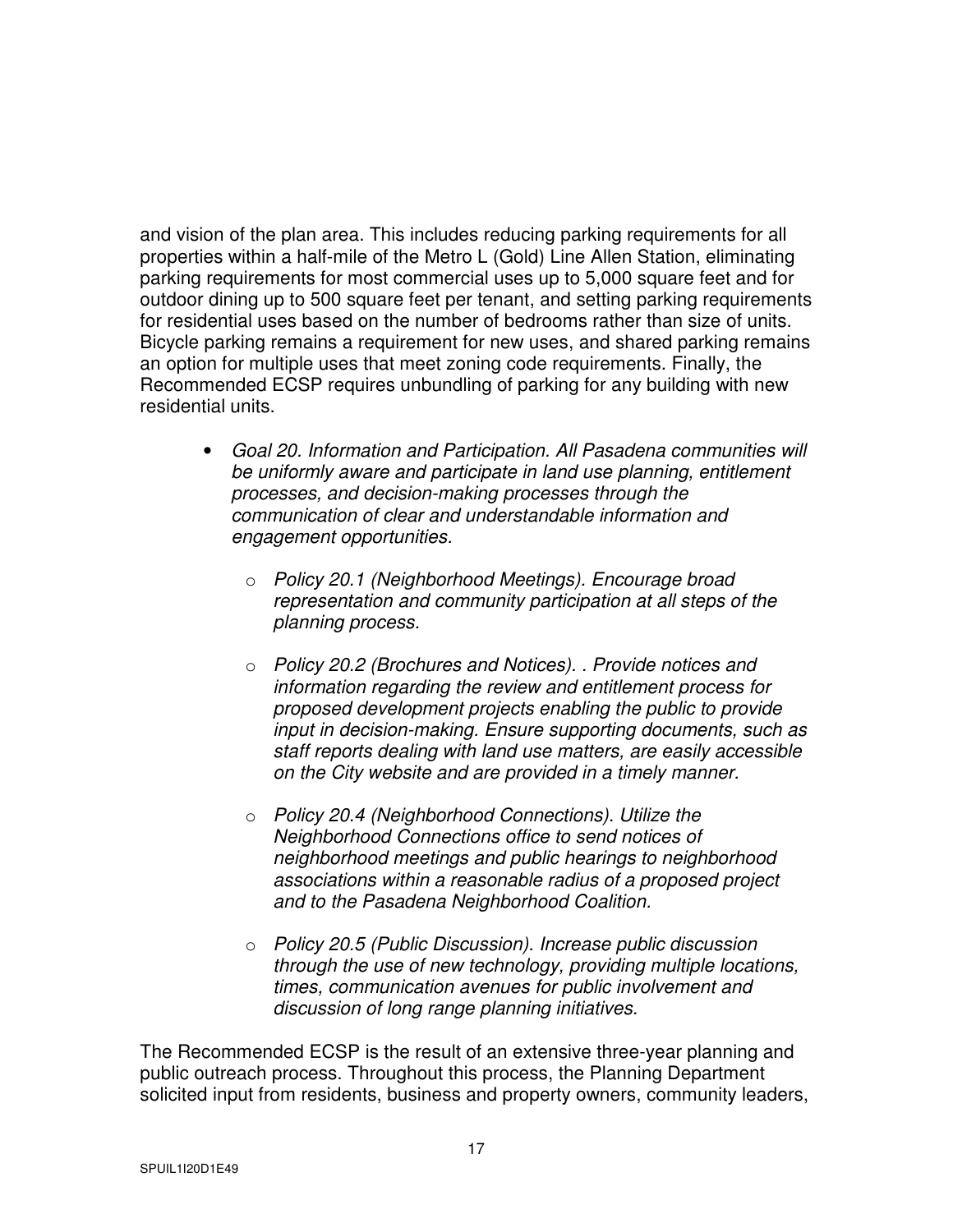and other stakeholder groups through a variety of outreach events, public meetings, and online engagement tools. This included a pop-up outreach event at Pasadena City College and three rounds of community workshops, including a virtual workshop that was continuously available for several months, where iterations of the ECSP update were made available for review, comment, and discussion. Publicly noticed meetings were also held with the Design Commission and Planning Commission.

- *Goal 21. Desirable Neighborhoods. A City composed of neighborhoods with a variety of housing types that are desirable places to live, contribute to the quality of life, and are well maintained.* 
	- o *Policy 21.1 (Adequate and Affordable Housing). Provide a variety of housing types (i.e. small subdivisions, row housing, and condominiums), styles, densities, and affordability levels that are accessible to and meet preferences for different neighborhood types (e.g., mixed use pedestrian environments and traditional suburban neighborhoods), physical abilities and income levels, pursuant to the Housing Element.*
	- o *Policy 21.3 (Neighborhood Character). Maintain elements of residential streets that unify and enhance the character of the neighborhood, including parkways, street trees, and compatible setbacks.*
	- o *Policy 21.4 (New Residential Development). Attract new residential development that is well-conceived, constructed, and maintained in a variety of types, densities, locations and costs.*
	- o *Policy 21.5 (Housing Character and Design). Encourage the renovation of existing housing stock in single- and multi-family neighborhoods. When additions or replacement housing is proposed, these should reflect the unique neighborhood character and qualities, including lot sizes; building form, scale, massing, and relationship to street frontages; architectural design and landscaped setbacks.*
	- o *Policy 21.6 (Walkable Neighborhoods). Manage vehicle speeds and maintain sidewalks, parkways, street tree canopies, and landscaping throughout residential neighborhoods. Encourage*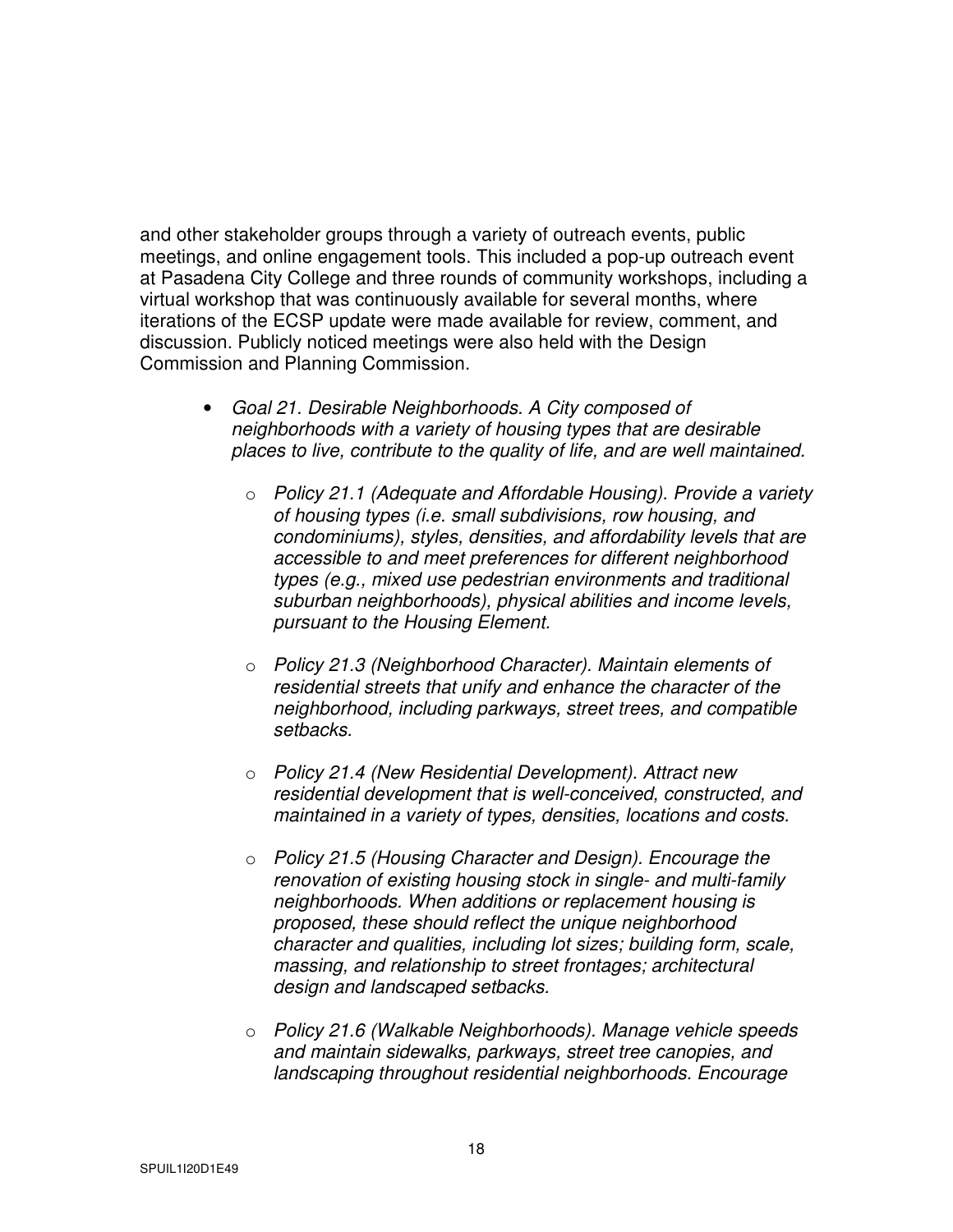*walking as an enjoyable and healthy activity and alternative to automobile use.* 

- o *Policy 21.7 (Safety). Require residential developments to facilitate and enhance neighborhood safety by including design features such as front porches or large front windows.*
- *Goal 23. Multi-Family Neighborhoods. Multi-family residential neighborhoods that provide ownership and rental opportunities, exhibit a high quality of architectural design, and incorporate amenities for their residents.* 
	- o *Policy 23.1 (Character and Design). Design and modulate buildings to avoid the sense of "blocky" and undifferentiated building mass, incorporate well-defined entries, and use building materials, colors, and architectural details complementing the neighborhood, while allowing flexibility for distinguished design solutions.*
	- o *Policy 23.2 (Parking Areas and Garages). Minimize the visibility of parking areas and garages.*
	- o *Policy 23.3 (Landscaped Setbacks and Walkways). Provide appropriate setbacks, consistent with the surrounding neighborhood, along the street frontage and, where there are setbacks, ensure adequate landscaping is provided.*
	- o *Policy 23.4 (Development Transitions). Ensure sensitive transitions in building scale between buildings in multi-family residential areas and lower-scale buildings in adjoining residential areas.*
	- o *Policy 23.5 (Streetscapes). Provide ample public spaces and tree-lined sidewalks furnished with pedestrian amenities that contribute to comfortable and attractive settings for pedestrian activity.*
	- o *Policy 23.6 (Open Space Amenities). Require that open space is provided on-site, is accessible, and of sufficient size to be usable by residents, in common areas and/or with individual units pursuant to the Zoning Code.*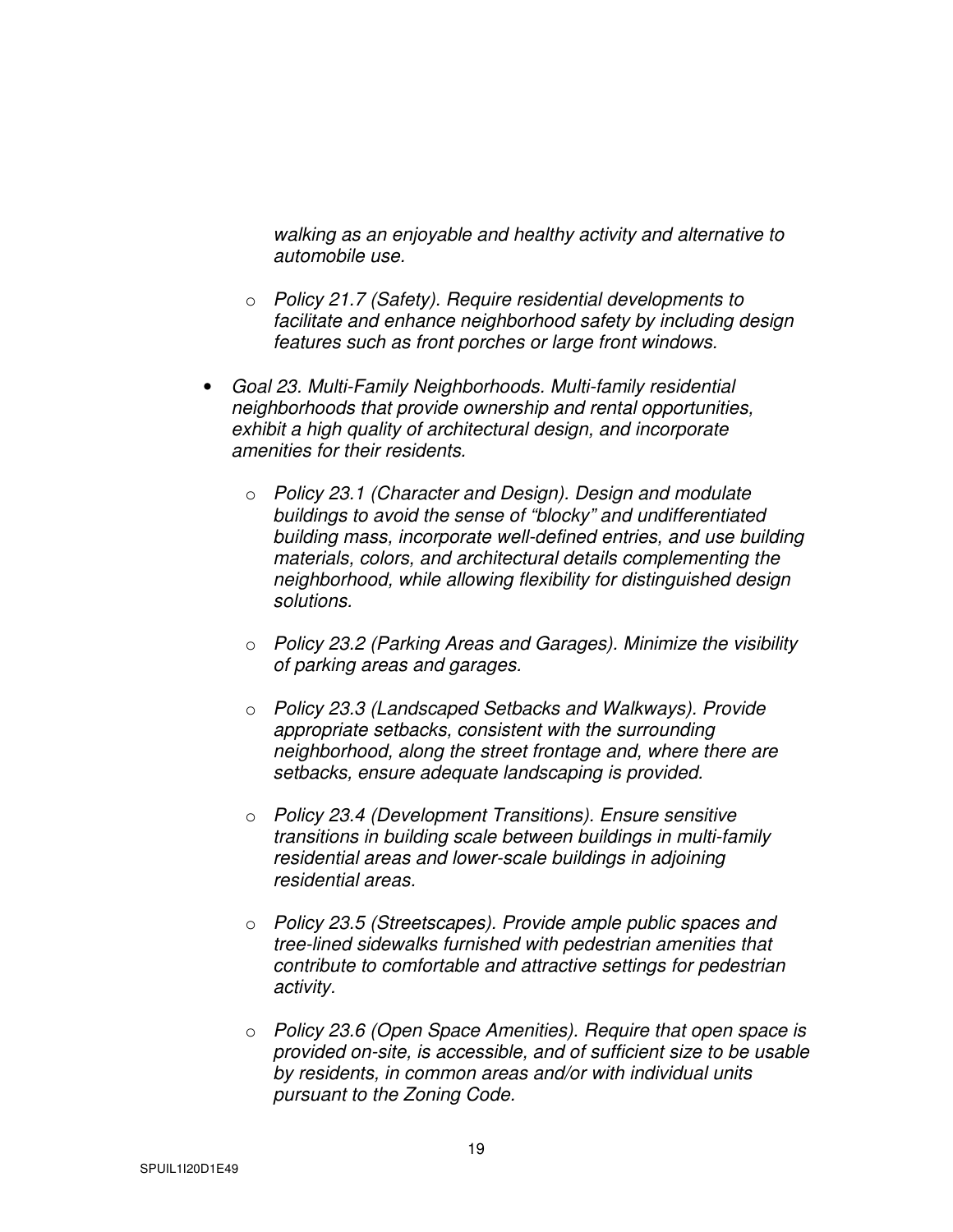The Recommended ECSP introduces mixed-use zoning districts along the East Colorado corridor and in the area surrounding the Metro L (Gold) Line Allen Station, which, by allowing housing as well as commercial and other uses, creates new housing options that are not available today. The Recommended ECSP also maintains an existing lower density multi-family residential district along Allen Avenue, which in turn maintains opportunities for different typerd of housing options. The Recommended ECSP includes updated and more robust open space requirements, including private and common open space requirements for multi-family residential developments. The Recommended ECSP also introduces new development standards such as setback ranges, modulation requirements, façade articulation, sidewalk minimums, parkway requirements, tree well size minimums, tree species recommendations, and ground floor design requirements. Other new design standards address the appearance of parking entrances from the street and transitions between new development and adjacent properties that are of lower scale or that contain historic resources.

- *Goal 25. Vital Districts and Corridors. Diverse, active, prosperous, and well-designed commercial corridors and districts that provide a diversity of goods, services, and entertainment and contribute to a positive experience for residents and visitors.* 
	- o *Policy 25.1 (Diversity of Uses). Encourage the development of a broad range of commercial uses that reduce the need to travel to adjoining communities, while capturing a greater share of local spending.*
	- o *Policy 25.2 (Compact Infill Development). Encourage commercial uses along major corridors, in Neighborhood Villages, and as infill development adjacent to existing commercial uses and on surface parking lots to improve commercial services, maximize revenue generation, and leverage concentrating commercial uses.*
	- o *Policy 25.3 (Cohesive Development). Encourage the cohesive development and/or master planning of large commercial sites and corridors.*
	- o *Policy 25.4 (Architecture and Site Design). Require that new development protect community character by providing*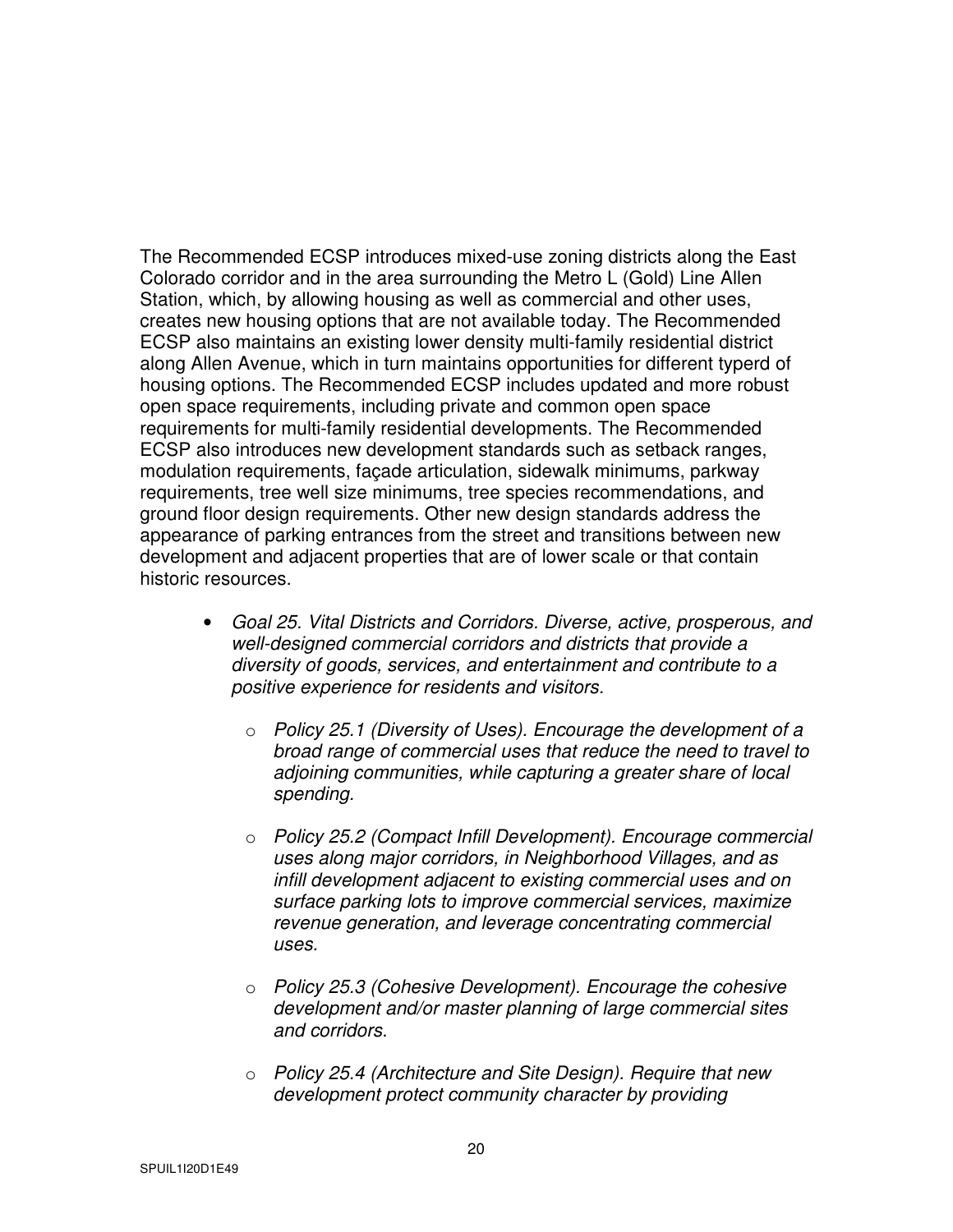*architecture, landscaping, and urban design of equal or greater quality than existing and by respecting the architectural character and scale of adjacent buildings.* 

- o *Policy 25.5 (Connectivity to Neighborhoods). Link commercial areas to adjoining residential neighborhoods and other districts by well-designed and attractive streetscapes with pedestrian sidewalks and street amenities.*
- o *Policy 25.7 (Buffering Adjoining Residential Areas). Ensure commercial uses adjoining residential neighborhoods or mixed residential and commercial uses are designed to be compatible with each other.*
- o *Policy 25.8 (Pedestrian, Bicycle, and Transit Access). Require commercial projects to be designed to promote convenient pedestrian and bicycle access to and from nearby neighborhoods, transit facilities, bikeways, and other amenities.*
- o *Policy 25.10 (Retail). Designate land and develop guidelines for the development of pedestrian friendly commercial areas, each with their own unique identity.*
- o *Policy 25.11 (Retail Streetscapes). Maintain and, where deficient, increase street trees, planting.*
- o *Policy 25.12 (Retail Parking). Develop alternative parking management strategies for businesses in areas with limited parking (such as East Washington Boulevard) while protecting nearby residential neighborhoods implementing such techniques as park once and shared lots and structures.*

The Recommended ECSP encourages infill commercial development by introducing mixed-use and expanding the types of land uses that are allowed in existing commercial zoning districts within the plan area. This flexibility is intended to attract new private investment in underutilized sites. Parking requirements for certain commercial uses up to a certain size, such as restaurants and outdoor dining uses, have been reduced or eliminated to promote new dining experiences and economic vitality while relying on existing parking supply to accommodate demand. This also reduces costs and barriers to entry for small and locally-owned businesses looking to locate in the plan area,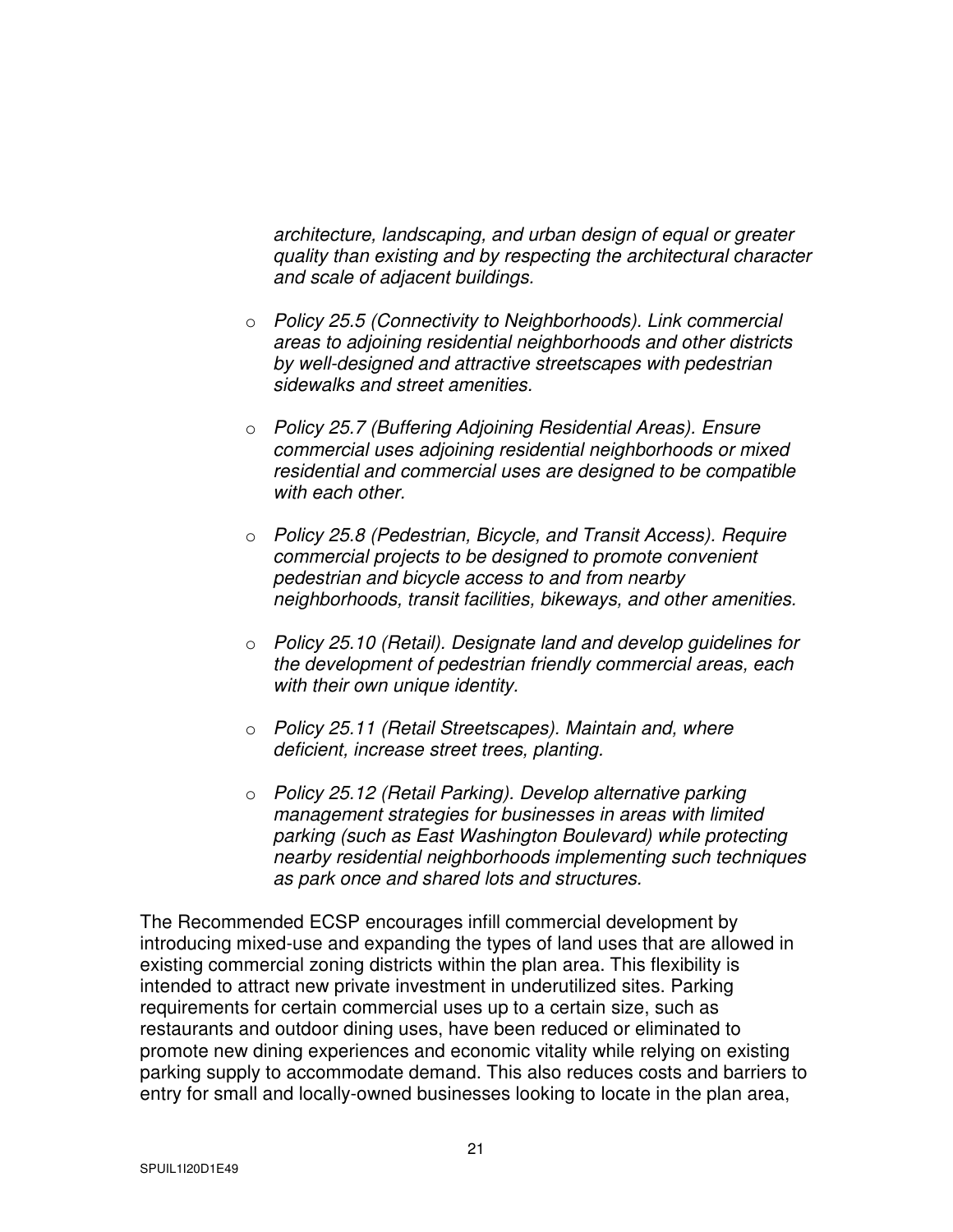and helps reduce the negative impacts of displacement and gentrification. New development standards for nonresidential uses address ground floor design elements such as transparency, blank walls, shade structures, recessed entrances, and arcades/galleries to support a more attractive pedestrian environment. Sidewalk width, parkway, ground floor transparency, and street tree requirements have also been included in the plan to beautify the street and help establish a more welcoming pedestrian environment.

- *Goal 26. Offices. A diversity of professional, creative, medical, research, and other offices offering attractive job opportunities for residents, and serving as a centerpiece of Pasadena's economy.* 
	- o *Policy 26.1 (Office). Encourage the orderly development and expansion of office uses based upon current conditions and future projects to improve the relationship of jobs and housing in certain areas of the City.*
	- o *Policy 26.2 (Creative Office). Allow additional flexibility for creative office spaces to locate and grow in non-traditional areas and areas with desirable amenities for employees.*
- *Goal 27. R&D Flex Space. A wide range of moderate to low-intensity industrial uses such as light manufacturing, research and development, creative office and incubator industries encouraging the development of new industries induced by the presence of Pasadena's educational institutions and medical facilities.* 
	- o *Policy 27.1 (Diversity of Uses). Provide for a variety of industrial and commercial-industrial uses that offer job opportunities for Pasadena's residents and revenues to the City without compromising environmental quality.*
	- o *Policy 27.2 (Business Attraction). Allow sufficient densities that enable development of technology, digital, research and development, and creative industries offering new job opportunities for residence.*
	- o *Policy 27.3 (Supporting Uses). Maintain a predominant industrial character, while allowing the integration of compatible uses in industrial areas that serve the needs of employees and reduce the need to travel off-site during the workday, including such*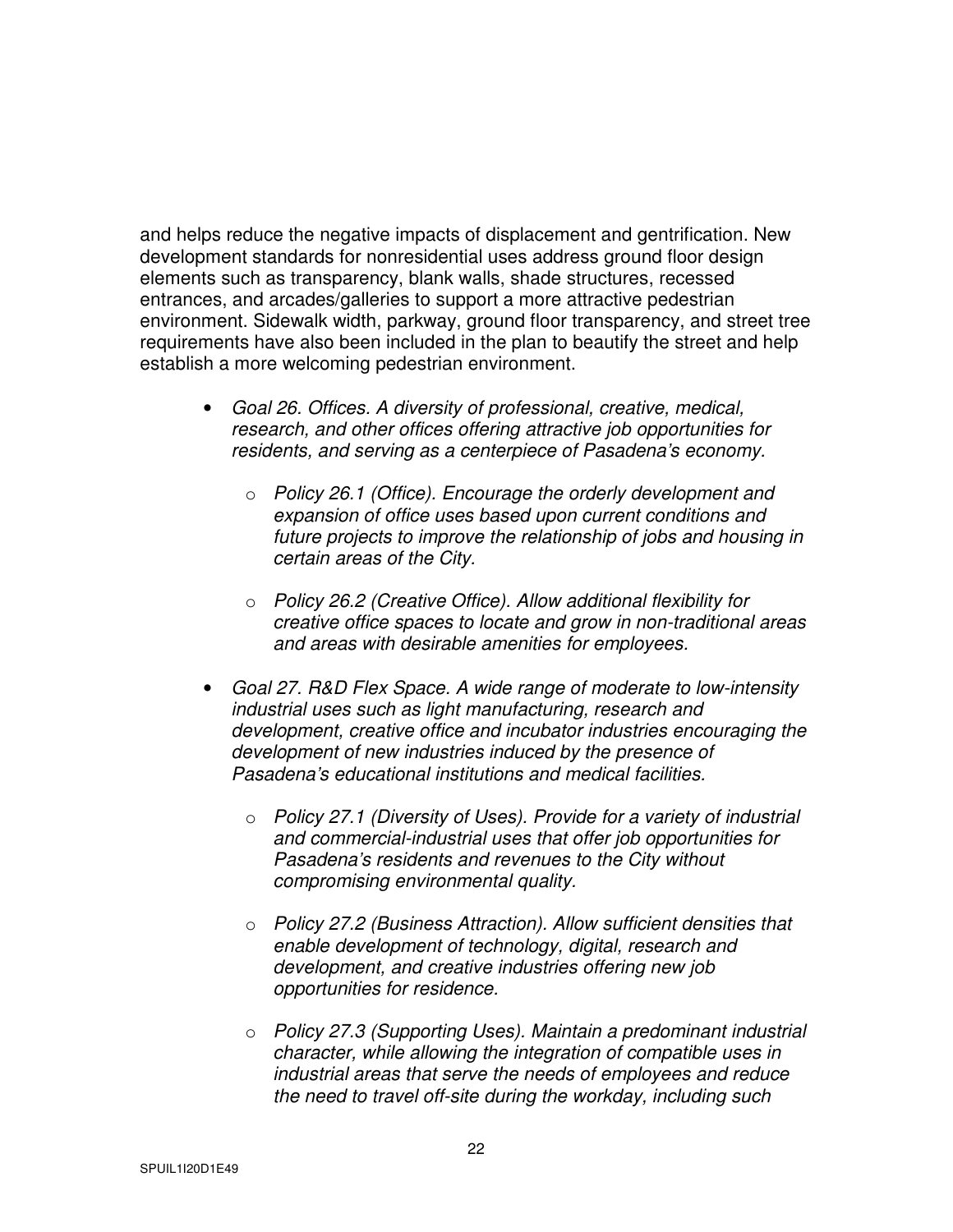*uses as financial services, business services, restaurants, and health and recreational facilities.* 

- o *Policy 27.4 (Buffering from Adjacent Properties). Ensure that industrial developments incorporate adequate landscape buffers to minimize any negative impacts to surrounding neighborhoods and development, and controlling on-site lighting, noise, odors, vibrations, toxic materials, truck access, and other elements that may impact adjoining uses.*
- o *Policy 27.6 (Adaptive Reuse). Encourage the adaptive reuse of buildings (especially mid-century structures) for research and development and flex space by providing additional flexibility in parking standards.*

The Recommended ECSP provides new flexibility in the types of commercial land uses allowed, which is intended to reduce barriers to new businesses and job opportunities from locating in the plan area. Allowable floor area ratios have been calibrated to allow adequate building area relative to lot sizes, and parking requirements have been reduced for certain commercial land uses up to a certain size, reducing development costs and making it easier for new businesses to be established that can provide job opportunities and amenities for nearby residents. The proximity of Caltech and Pasadena City College to the ECSP area creates unique opportunities for supporting innovation based uses such as research and development industries, and in turn, jobs and learning opportunities for local students and residents. In recognition of the importance of research and development uses, the Recommended ECSP allows for a reduction in open space requirements subject to Design Commission approval in order to create flexibility for these unique land uses to be located near the institutions that support them. Encouraging these uses in the ECSP would also create new demand for retail and other commercial uses in the surrounding areas.

- *Goal 28. Places to Live, Work, Shop, and Recreate. A diversity of well-designed corridors and villages containing an integrated mix of commercial uses and/or housing that enable Pasadena's residents to live close to businesses, services, and employment, reduce automobile use, and actively engage and enhance pedestrian activity.* 
	- o *Policy 28.1 (Land Use Mix). Allow for the development of properties and buildings in areas designated as "Mixed Use" for a mix of compatible commercial and residential uses.*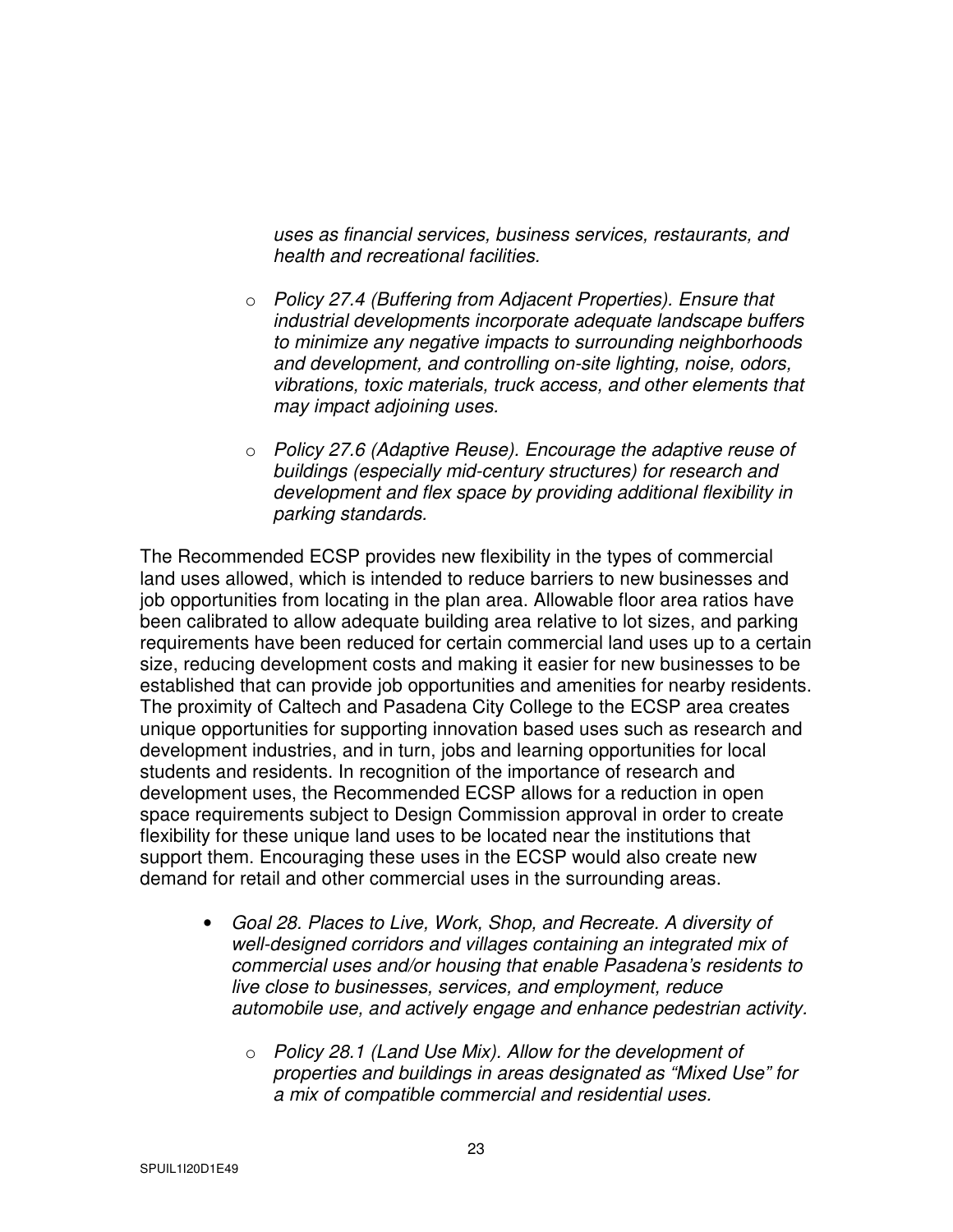- o *Policy 28.2 (Development Scale). Establish standards to assure that an adequate scale and footprint of any single use is achieved in mixed-use areas to establish a cohesive environment that minimizes impacts attributable to the adjacency of different uses. This may define minimum parcel and building size, number of housing units, and/or nonresidential square footage, as well as relationships and setbacks.*
- o *Policy 28.3 (On-site Amenities). Require that residential/nonresidential mixed-use projects provide on-site amenities that contribute to the living environment of residents such as courtyards, outdoor barbecues, and recreation facilities.*
- o *Policy 28.4 (Design Integration). Require residential and nonresidential portions of mixed-use buildings and sites to be integrated through architectural design, development of pedestrian walkways and landscaping.*

The Recommended ECSP introduces mixed-use zoning to the plan area, allowing for a mix of compatible commercial and residential uses with densities and intensities that are appropriate to the scale of adjacent neighborhoods. To further address issues of development scale, new standards such as building modulation, façade articulation, stepbacks, and setback ranges would be required for new developments. Private, common, and public open space would also be required to be incorporated into new developments, including mixed-use buildings, which would contribute to the living environment of future residents.

- *Goal 29. Transit Villages. Moderate to high density mixed-use clusters of residential and commercial uses developed in an integrated "village-like" environment with buildings clustered on common plazas and open spaces in proximity to Metro Gold Line stations capitalizing on their induced market demands and land values, facilitating ridership, and reducing automobile use while increasing walkability.* 
	- o *Policy 29.1 (Mix of Uses). Accommodate mixed-use developments permitted by the applicable land use classification on the Land Use Diagram, whether it is horizontally or vertically integrated, as an essential component to the creation and implementation of the Transit Village vision.*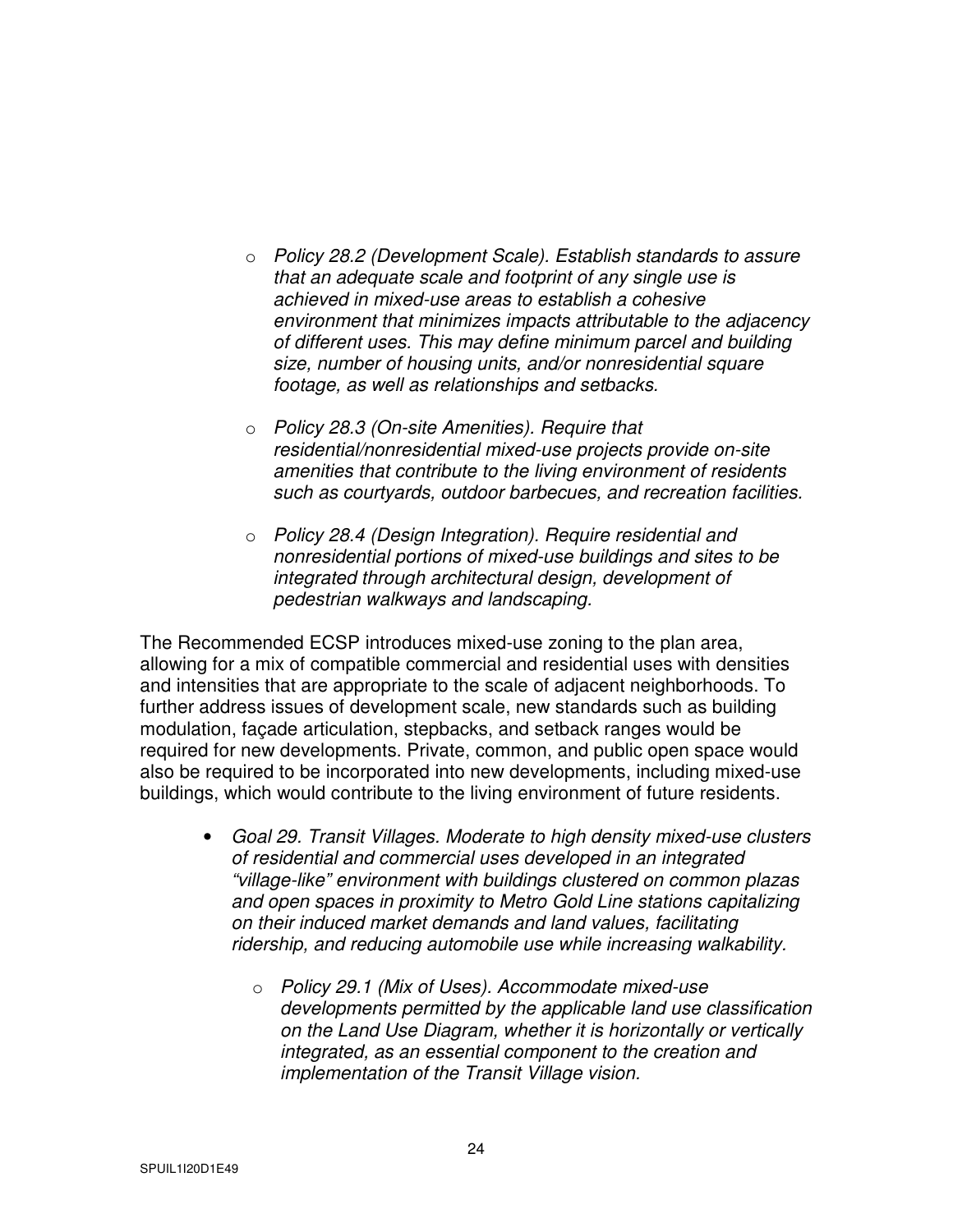- o *Policy 29.2 (Neighborhood Identity). Design Transit Villages to be distinct, cohesive, and pedestrian-oriented places that are linked with and walkable from adjoining neighborhoods.*
- o *Policy 29.3 (Pedestrian Orientation). Require the inclusion of improvements and amenities to create a safe and comfortable environment for sitting, meeting neighbors and friends, walking and providing easy access to Metro Gold Line station areas and a mix of uses in close proximity to the station.*
- o *Policy 29.4 (Bicycle Facilities). Provide adequate bicycle facilities within one mile of Metro Gold Line station areas and throughout Transit Villages.*

New housing opportunities would be provided within mixed-use zoning districts, which focus new housing construction in commercial infill areas that help address the City's housing needs while focusing new growth near the Metro L (Gold) Line Allen Station. In particular, mixed-use and increased density in the areas immediately surrounding the Allen Station will provide opportunities for more people to live closer to transit. Additionally, the Gateway Subarea concept includes a requirement for publicly accessible open space to be located at the northwest corner of Allen Avenue and Colorado Boulevard, creating a view corridor, resting space, and amenity opportunities for commuters using transit. This gateway will serve as an important connecting feature to encourage students, residents, and visitors within other areas of the ECSP to utilize the Metro L (Gold) Line rather than relying on automobiles.

- *Goal 32. East Colorado. A series of pedestrian-oriented villages and districts with unique identities, bolstered by their vibrant mix of uses, amenities, and streetscapes improving their walkability and appearance.* 
	- o *Policy 32.1 (Places and Urban Form). Provide for the evolution of strip corridor uses along Colorado Boulevard by clustering development into distinct pedestrian-oriented, mixed-use centers serving as places for people to live, shop, dine, and congregate with their friends, while maintaining intervening areas for less intensive commercial uses.*
	- o *Policy 32.2 (Activity Centers). Cluster the highest intensities of use in the Allen Transit Village, and at Neighborhood Villages*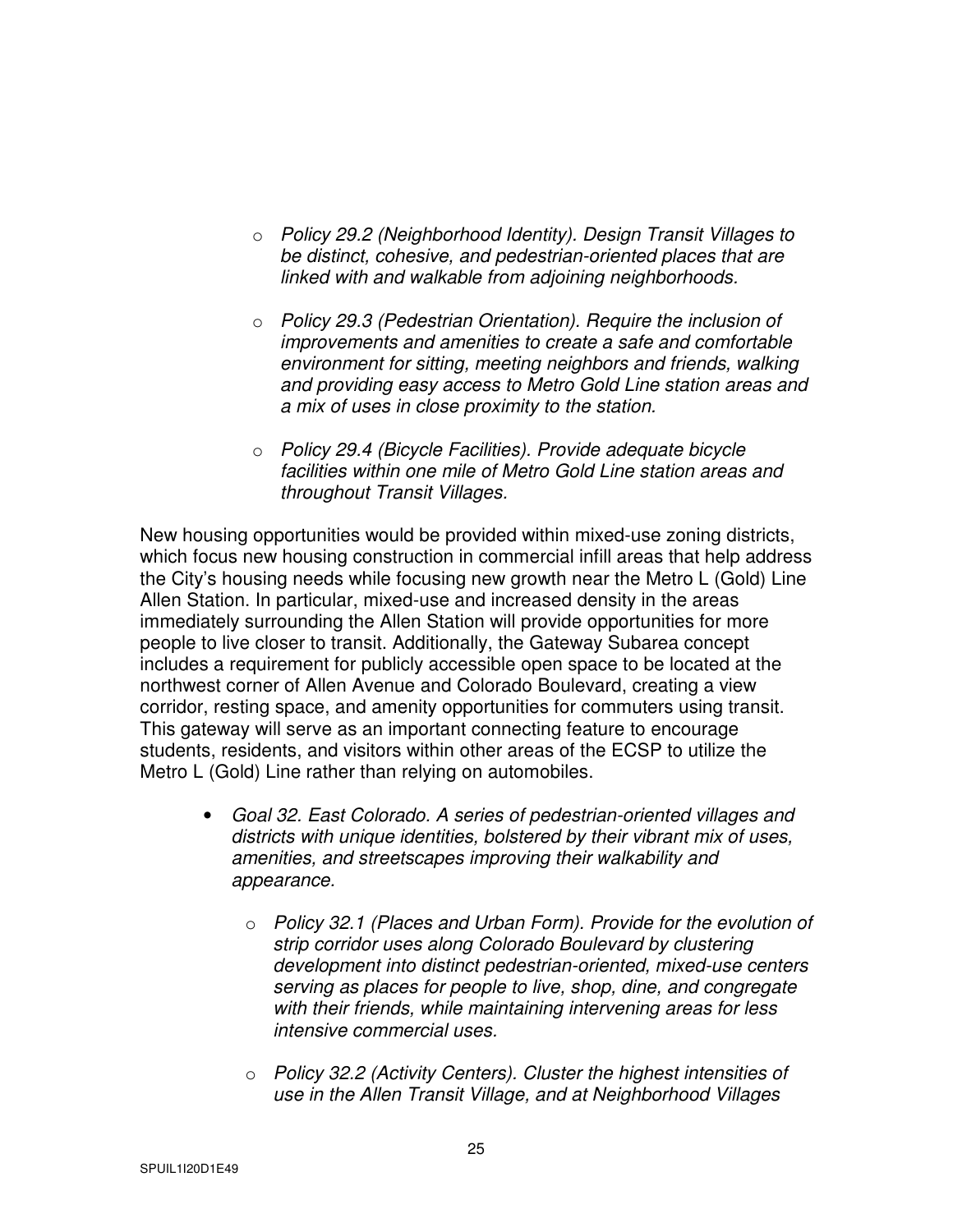*located adjacent to Pasadena City College and at South Sierra Madre Avenue with a mix of commercial and residential development designed and scaled to transition with adjoining neighborhoods.* 

- o *Policy 32.3 (Allen Transit Village). Support a mix of retail office, and multi-family housing uses adjoining the Allen Metro Gold Line station providing opportunities for people to live or work close to and use transit, contributing to reductions in vehicle trips, energy consumption, and GHG emissions.*
- o *Policy 32.4 (Educational Neighborhood Village). Provide opportunities for the clustering of development on Colorado Boulevard and Green Street adjoining Pasadena City College as a pedestrian-oriented village center offering places for students and faculty to shop, dine, enjoy entertainment, and live.*
- o *Policy 32.6 (Innovative Businesses). Allow for the development of building types with flexible space, access and innovative designs and technology to foster the attraction of emerging and creative new businesses.*
- o *Policy 32.7 (Neighborhood Protection). Protect the single-family residential area north of the 210 Freeway near Allen Avenue from impacts of new buildings near the Metro Gold Line station by encouraging compatible uses, scale, heights with appropriate transitions and buffering, while maintaining access to the station for residents.*
- o *Policy 32.8 (Infrastructure Improvements). Prioritize infrastructure improvements along the Boulevard to support redevelopment and more efficient use of underutilized properties.*

The Recommended ECSP implements the General Plan Land Use Element to achieve the adopted guiding principles, vision, goals, and policies for the ECSP area. The Recommended ECSP accomplishes this by establishing land uses, densities, intensities, sidewalk widths, and ground floor use requirements that work together to create a vibrant and pedestrian-oriented village along Colorado Boulevard and Green Street adjoining Pasadena City College. Furthermore, publicly accessible open space requirements that would apply to larger developments would be configured to establish a network of paseos throughout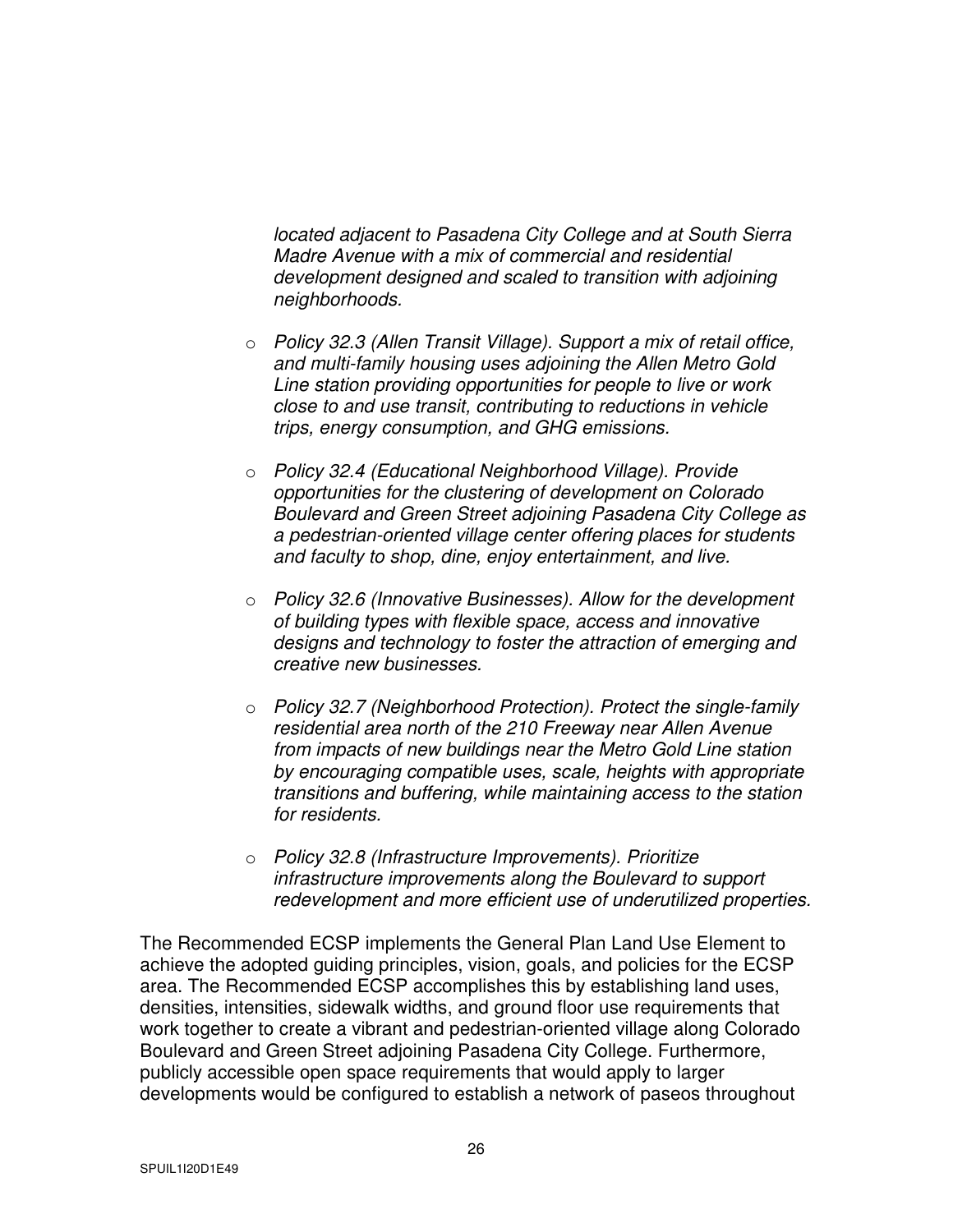the large blocks between Colorado Boulevard and Green Street west of the Pasadena City College campus. Newly established sidewalk width, setback, and landscaping requirements along Wilson, Michigan, Chester, and Holliston Avenues would bolster the unique character of this neighborhood by enhancing pedestrian connections between Colorado Boulevard and Green Street.

Existing residential neighborhoods will be preserved in the RM-32 zone, which will continue to allow for a variety of medium-density housing options. Courtyardstyle building forms will continue to be encouraged, with setback requirements that are consistent with older multi-family buildings within the district.

New housing opportunities would be provided within mixed-use zoning districts, which focus new housing construction in commercial infill areas that help address the City's housing needs while focusing growth near the Metro L (Gold) Line Allen Station and in areas surrounding Pasadena City College and Caltech. In particular, mixed-use and increased density in the areas immediately surrounding the Allen Station will provide opportunities for more people to live closer to transit, and reduce vehicle trips, vehicle miles traveled, energy consumption, and greenhouse gas emissions. Additionally, the Gateway Subarea concept includes a requirement for publicly accessible open space to be located at the northwest corner of Allen Avenue and Colorado Boulevard, creating a view corridor, resting space, and amenity opportunities for commuters using transit. This gateway will serve as an important connecting feature to encourage students, residents, and visitors within other areas of the ECSP to utilize the Metro L (Gold) Line rather than relying on automobiles.

The proximity of Caltech and Pasadena City College to the ECSP area create unique opportunities for supporting research and development industries, and in turn, jobs and learning opportunities for local students and residents. In recognition of the importance of innovation within the plan area and research and development uses, the Recommended ECSP allows for a reduction in open space requirements subject to Design Commission approval in order to create flexibility for these unique land uses to be located near the institutions that support them. Encouraging these uses in the ECSP would also create new demand for retail and other commercial uses in the surrounding areas.

The Recommended ECSP includes updated and more robust open space requirements, including private and common open space requirements for multifamily residential developments that reflect what is being built in the City today. The Recommended ECSP also introduces new development standards such as setback ranges, modulation requirements, façade articulation, sidewalk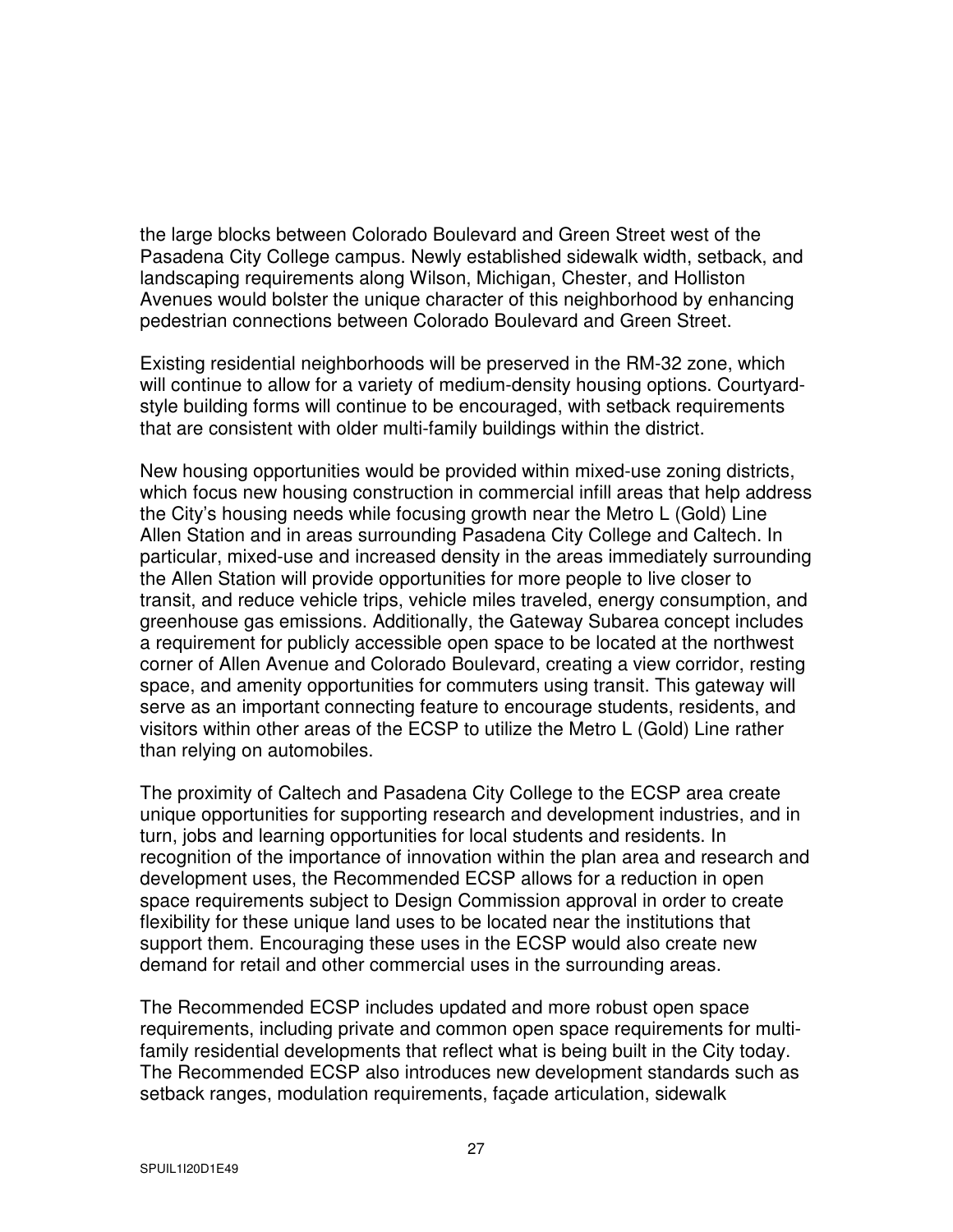minimums, parkway requirements, tree well size minimums, tree species recommendations, and ground floor design requirements that will work together to create a vibrant and welcoming pedestrian environment, encouraging walking as a viable alternative to driving.

On balance, the areas that will result in new housing opportunities that do not currently exist or an increase in density and floor area ratio compared to existing Specific Plan regulations, are sufficient to ensure that there will be no net loss of development capacity within the ECSP compared to existing standards. Furthermore, all densities and floor area ratios are within the ranges that are established in the adopted General Plan Land Use Diagram. Therefore, the Recommended ECSP is consistent with the adopted General Plan Land Use Diagram, and is in compliance with The Housing Crisis Act of 2019 (Gov. Code Section 66300).

### *Housing Element*

- *Goal HE-1. Sustainable neighborhoods of quality housing, parks and community services, infrastructure, and other associated services that maintain and enhance neighborhood quality, character, and the health of residents.* 
	- o *Policy HE-1.1. (Neighborhood Character). Encourage, foster, and protect a balanced mix, density, and form of residential and mixed-use districts and neighborhoods. Preserve the character, scale, and quality of established residential neighborhoods.*
	- o *Policy HE-1.3. (Housing Design). Require excellence in design of housing through use of materials and colors, building treatments, landscaping, open space, parking, and environmentally sensitive and sustainable building design.*
	- o *Policy HE-1.4. (Neighborhood Involvement). Encourage residents and neighborhood organizations to be proactive in identifying and addressing housing and neighborhood needs and seeking solutions in partnership with the City.*
	- o *Policy HE-1.5. (Historic Preservation). Promote the preservation of historically and architecturally significant*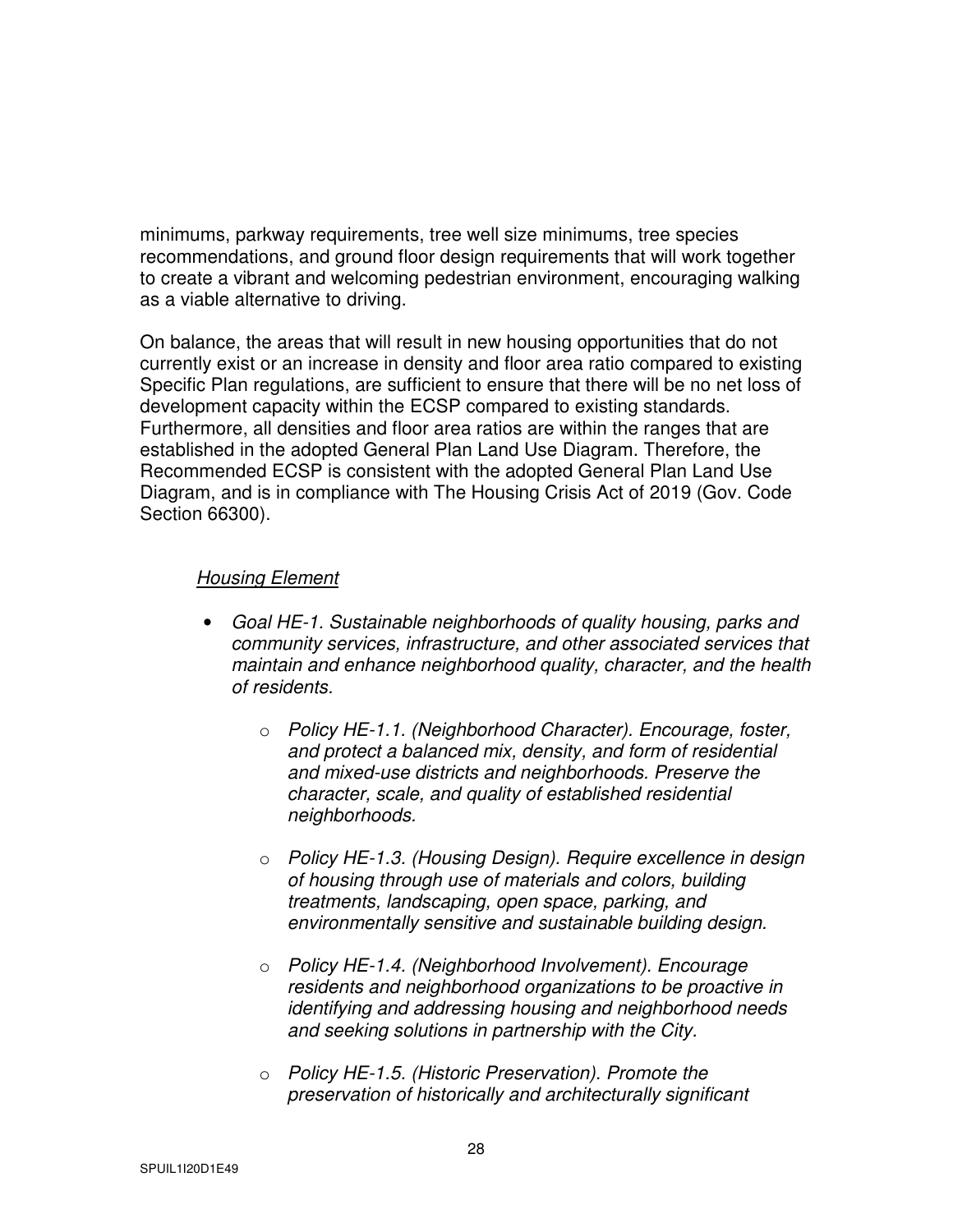*buildings and the quality of historic neighborhoods through the appropriate land use, design, and housing policies and practices.* 

- o *Policy HE-1.6. (Community Services). Integrate and maintain the provision of schools, public safety, community centers, infrastructure, green spaces and parks, and other public amenities with the planning and development of housing.*
- o *Policy HE-1.7 (Natural Environment). Preserve the neighborhood and community parks, street trees, open spaces and recreational areas, hillsides, and other landscape amenities that support, define, and lend character to residential neighborhoods.*
- *Goal HE-2. An adequate supply and diversity of quality rental and ownership housing opportunities suited to residents of varying lifestyle needs and income levels.* 
	- o *Policy HE-2.1. (Housing Diversity). Facilitate and encourage diversity in types, prices, ownership, and size of single-family homes, apartments, town homes, mixed-uses, transit-oriented developments, and work/live housing, among others.*
	- o *Policy HE-2.2. (Strategic Growth). Direct new residential development into the Central District, neighborhood, and transit villages to create neighborhoods where people can live and work, shop, and benefit from access to a Gold Line station or public transit.*
	- o *Policy HE-2.3. (Environmental Sustainability). Encourage sustainable patterns of residential growth and preservation with respect to land use, building and site design, resource conservation, open space, and health considerations.*
	- o *Policy HE-2.4 (Affordable Housing). Facilitate a mix of household income and affordability levels in residential projects and the appropriate dispersal of such units to achieve greater integration of affordable housing throughout the City.*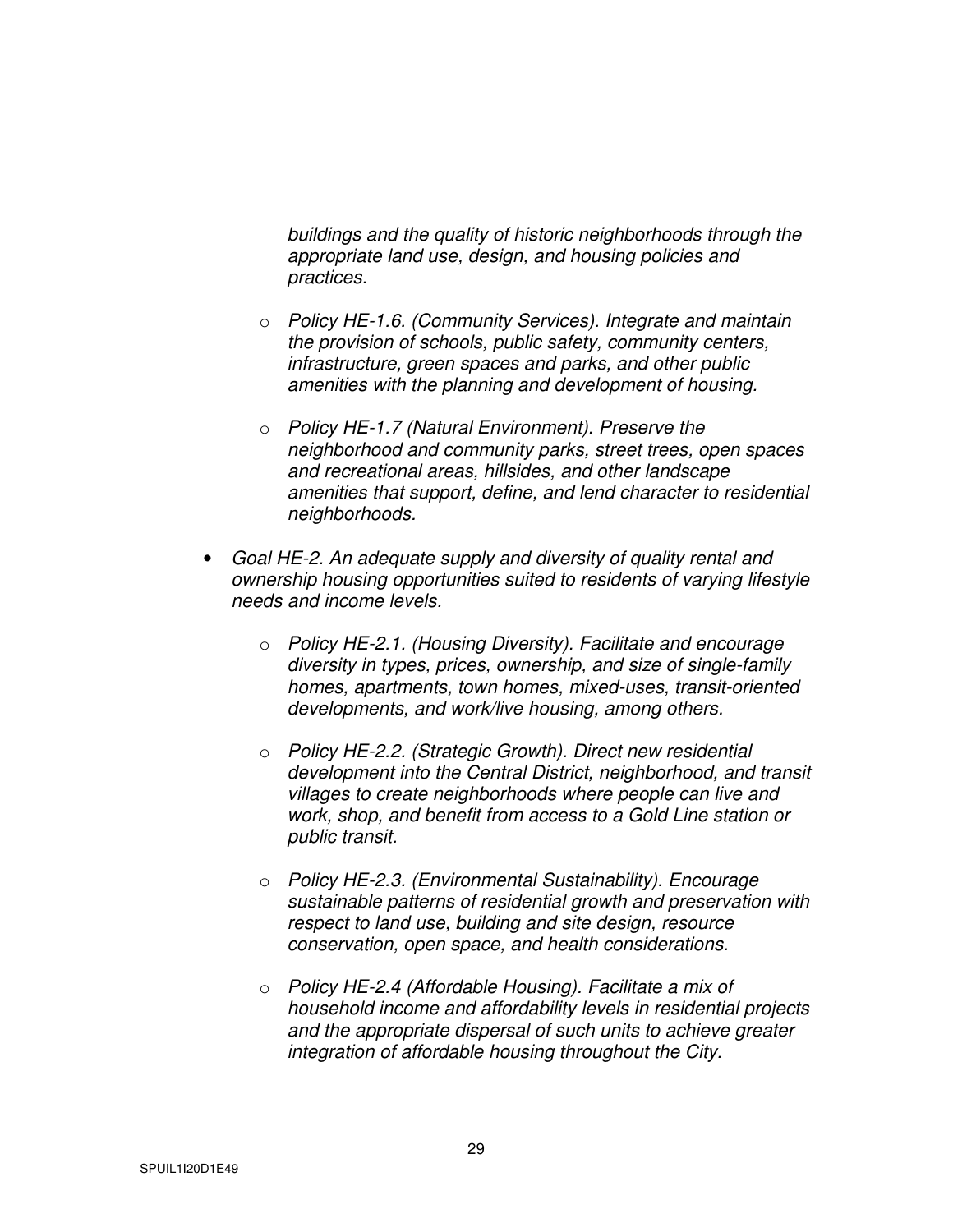- o *Policy HE-2.5 (Adaptive Reuse). Support innovative strategies for the adaptive reuse of residential, commercial, and industrial structures to provide for a wide range of housing types and residential uses that respect the historic integrity of the structure.*
- o *Policy HE-2.6 (Housing Incentives). Facilitate the development of affordable housing through regulatory concessions, financial assistance, density bonuses, the inclusionary housing program, and other City and outside agency programs.*
- o *Policy HE-2.8 (Community Involvement). Continue and support dialogue with builders, advocates, nonprofits, residents, finance industry, and other stakeholders in addressing the housing needs of residents and workforce in Pasadena.*

The Recommended ECSP represents community values and the anticipated scale and character of Pasadena's neighborhoods. By introducing new land uses such as housing and more flexibility of commercial uses, the plan targets growth and new construction along the East Colorado and Green Street corridors, which contain underutilized properties that can serve as infill sites.

The Recommended ECSP includes numerous new development standards, including minimum sidewalk widths, setbacks, building stepbacks, massing, ground floor design, and façade modulation are intended to support walkable, mixed-use neighborhoods that reduce the need to drive, enhance urban design, and achieve appropriate transitions in scale to ensure that new development is compatible. In addition to minimum sidewalk widths, the Recommended ECSP includes minimum tree well sizes and a selection of street tree species that emphasize a robust shade canopy that will provide both aesthetic value as well as reduce urban heat to encourage walkability. The Recommended ECSP includes updated and more robust open space requirements, including requirements for publicly accessible open space for larger development projects, which would create equitably distributed open space amenities for the surrounding neighborhoods. The Recommended ECSP also incorporates detailed new standards with diagrams that define an appropriate building envelope for new development that is adjacent to historic resources. These standards are intended to allow redevelopment that respects and enhances historic resources in the vicinity. Reductions in parking requirements for certain commercial uses up to a certain size also encourage adaptive reuse by not requiring the construction of new parking.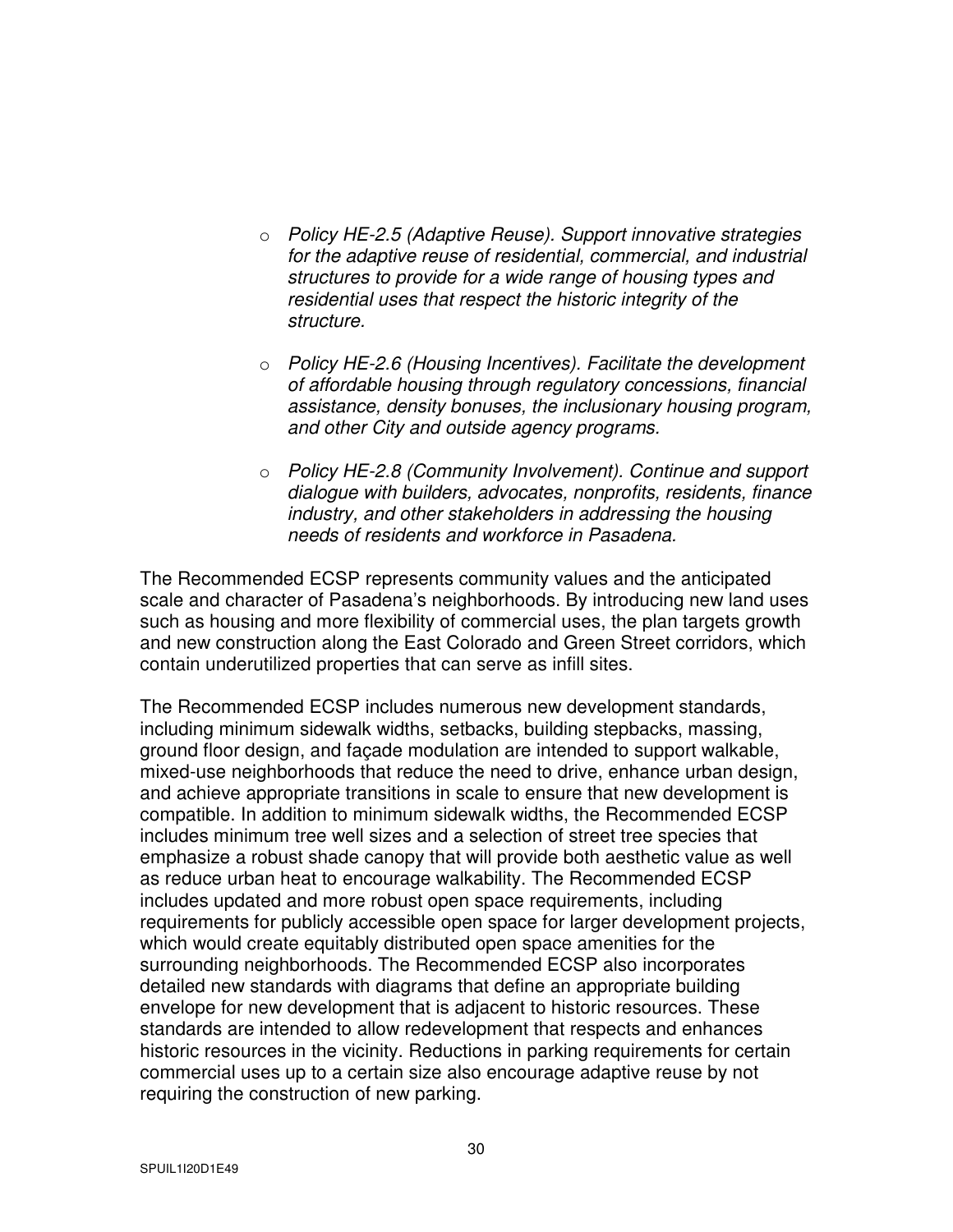The Recommended ECSP is the result of an extensive three-year planning and public outreach process. Throughout this process, the Planning Department solicited input from residents, business and property owners, community leaders, students, and other stakeholder groups through a variety of outreach events, public meetings, and online engagement tools. This included a pop-up event, community walking tour, and three rounds of community workshops, including a virtual workshop that was continuously available for several months, where iterations of the ECSP update were made available for review, comment, and discussion. Publicly noticed meetings were also held with the Design Commission and Planning Commission.

### *Mobility Element*

- *Objective 1. Enhance Livability* 
	- o *Policy 1.1. Encourage connectivity and accessibility to a mix of land uses that meet residents' daily needs within walking distance.*
	- o *Policy 1.7 Design streets to achieve safe interaction for all modes of travel particularly for pedestrians and bicycle users*
	- o *Policy 1.17 Design streets to improve access to destinations by transit, bicycle and walking.*
	- o *Policy 1.20 Develop measures that would reduce conflicts between bicyclists and pedestrians on sidewalks especially in commercial areas*
	- o *Policy 1.23 Improve public health by supporting walking and bicycling throughout the city*

New development standards for nonresidential uses address ground floor design elements such as transparency, blank walls, shade structures, recessed entrances, and arcades/galleries to support a more attractive retail environment. These uses are intended to serve the daily needs of residents within walking distance of existing neighborhoods and in new housing developed as part of the Recommended ECSP. Sidewalk width, parkway, ground floor transparency, and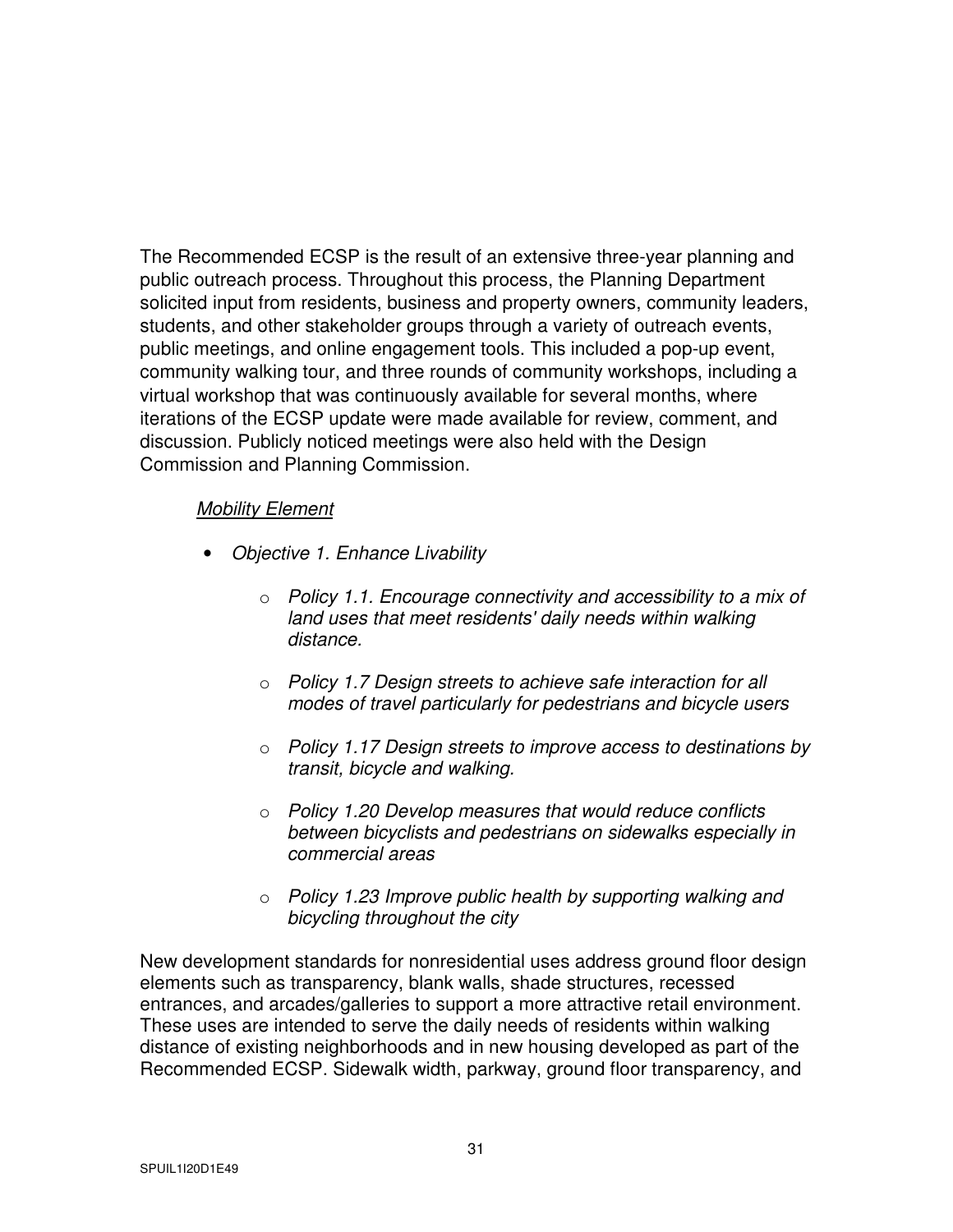street tree requirements have also been included in the Recommended ECSP to beautify the street and help establish a more welcoming pedestrian environment.

According to the Mobility Element, East Colorado Boulevard, East Green Street, and Allen Avenue are all classified as streets with a Connector-City function. A substantial portion of the plan area is within walking distance of a Metro L (Gold) Line Allen Station, hence making much of the plan area transit-oriented. The proposed land uses, development intensity, and density are intended to align with this classification by balancing new development with significant pedestrian improvements to encourage more transit ridership and reduce the necessity of vehicle trips, thereby mitigating the impacts of traffic on nearby neighborhoods.

Additionally, the Recommended ECSP is also consistent with the following other adopted goals and policies of the City:

## *Climate Action Plan*

- *Measure T-5.1 B:* Efficient Land Use: Through the development review process, evaluate new development projects based on consistency with the General Plan's Land Use Element and encourage high density, mixed-use, transit-oriented, and infill development
- *Measure T-5.1 D:* Reduce Parking Requirements: Consider amending the Zoning Code to reduce parking requirements in targeted areas as a means of minimizing single-occupancy vehicle travel, and present to City Council for consideration
- Measure E-1.2 B Natural Light: Encourage new projects to provide ample daylight in the structure through the use of lighting shelves, exterior fins, skylights, atriums, courtyards, or other features to enhance natural light penetration
- *Measure WC-3.1 F* Cut Curbs and Bioswales: Develop a policy requiring the use of cut curbs and bioswales in new development and redevelopment projects and present the policy to City Council for consideration
- *Measure UG-1.1 D* Green Space Policies: Through the development and permit review process, ensure new development and